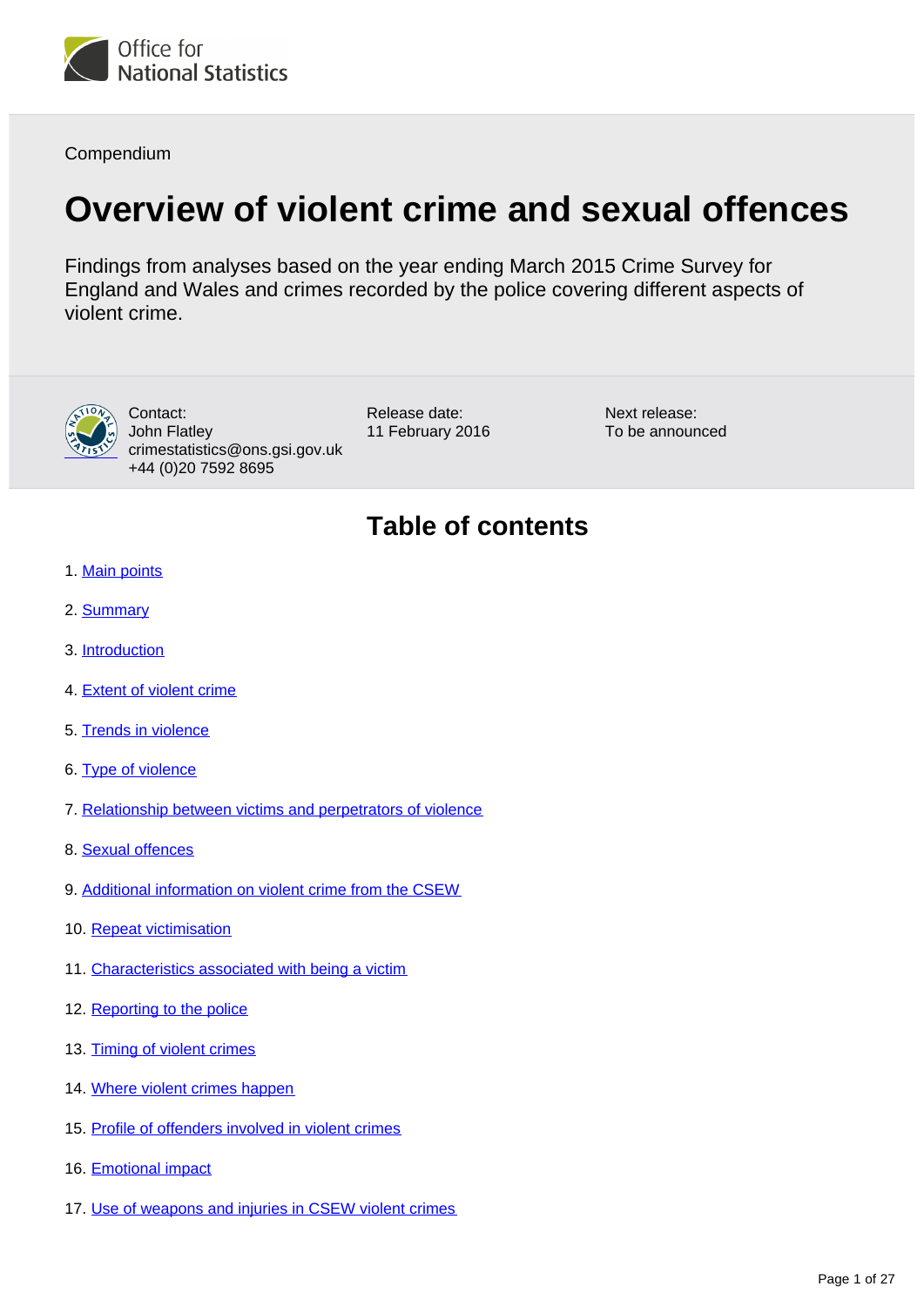- 18. [Findings from the 2014 Commercial Victimisation Survey \(CVS\)](#page-25-1)
- 19. Background notes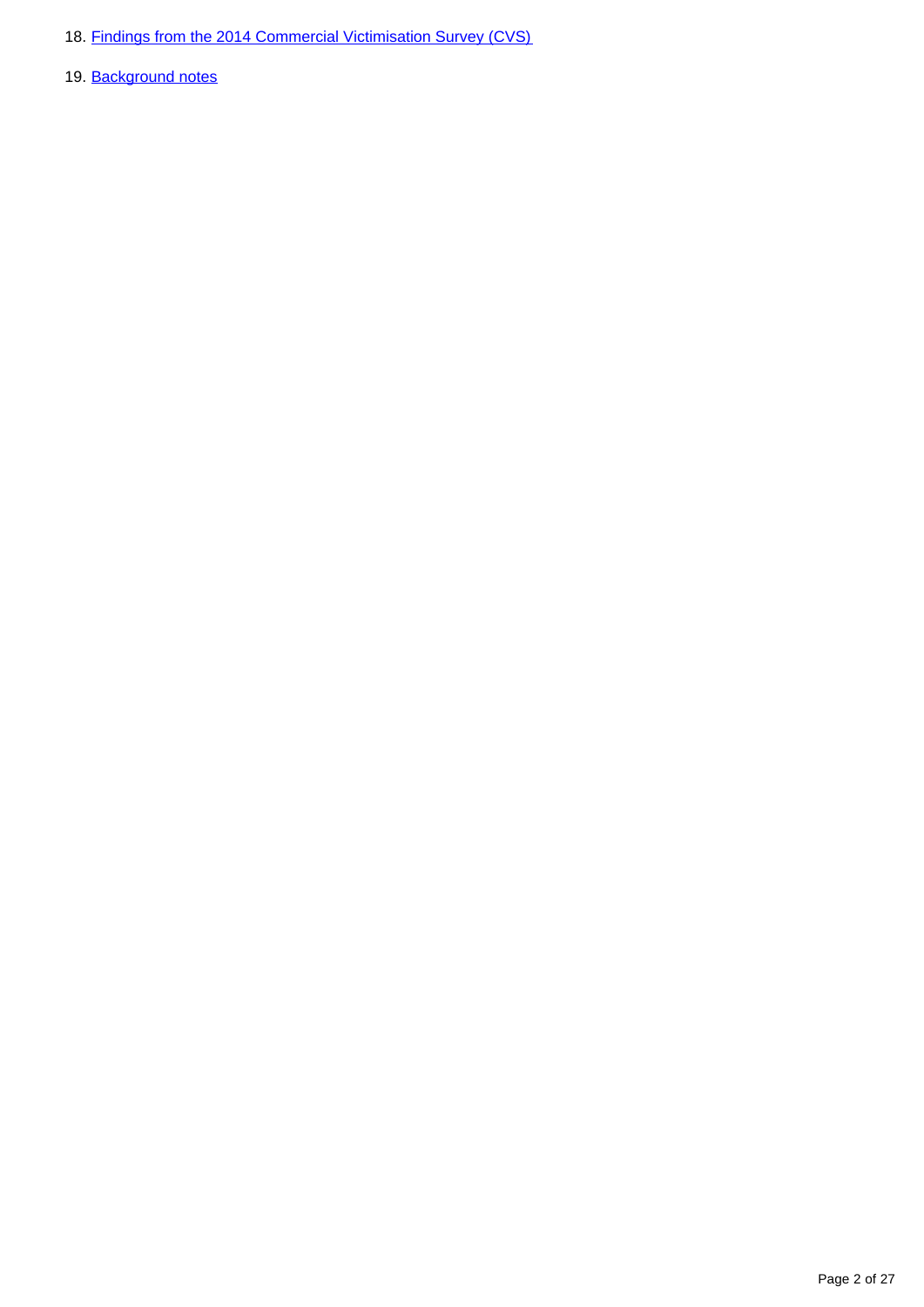# <span id="page-2-0"></span>**1 . Main points**

- Violent crime covers a wide spectrum of offences. Between the year ending December 1995 and the year ending March 2015 surveys, the number of CSEW violent crime incidents has fallen from 3.8 million to 1.3 million. However, there was no significant change in the number of violent incidents between the year ending March 2014 and the year ending March 2015.
- Improvements in crime recording processes by the police are thought to be the main driver of a 23% rise in the number of violence against the person offences recorded in the year ending March 2015 compared with the previous year.
- The number of sexual offences in the year ending March 2015 (88,106) was the highest figure recorded by the police since the introduction of the National Crime Recording Standard in 2002. As well as improvements in recording practices, this is thought to reflect a greater willingness of victims to come forward to report such crimes. Estimates from the CSEW self-completion module show that there has been no significant change in the proportion of victims of sexual assault from the previous year.
- Violence without injury accounted for almost half (48%) of all CSEW violent incidents in the year ending March 2015, while the more serious crimes of assault with minor injury and wounding accounted for 27% and 24% respectively.
- Reflecting the overall downward trend in the volume of incidents measured by the CSEW, victimisation rates have declined over time. When CSEW violent crime was at its peak in 1995, 4.8% of adults aged 16 and over were a victim of violent crime, compared with 1.8% in the year ending March 2015.
- Consistent with previous years, the proportion of adult victims of violent crime varied by personal and household characteristics. For example, males were more likely to be a victim of violent crime than females, as were adults aged 16 to 24 compared with all other age groups. Adults in low income households were more likely to be a victim than those in higher income households.
- Similar to the previous year, 49% of violent incidents became known to the police, compared with 40% for all incidents of CSEW crime.

## <span id="page-2-1"></span>**2 . Summary**

This overview covers statistics on violent offences recorded by the police and those measured by the Crime Survey for England and Wales (CSEW). It also discusses CSEW data contained within the 'Nature of Crime' tables published alongside this release, which provide more detailed information on the circumstances of such offences. In addition it shows how rates of victimisation vary by different personal and area characteristics.

## <span id="page-2-2"></span>**3 . Introduction**

Violent crime covers a wide range of offences, from minor assaults such as pushing and shoving that result in no physical harm through to serious incidents of wounding and homicide. Sexual offences include rape, sexual assault and unlawful sexual activity against adults and children, sexual grooming and indecent exposure.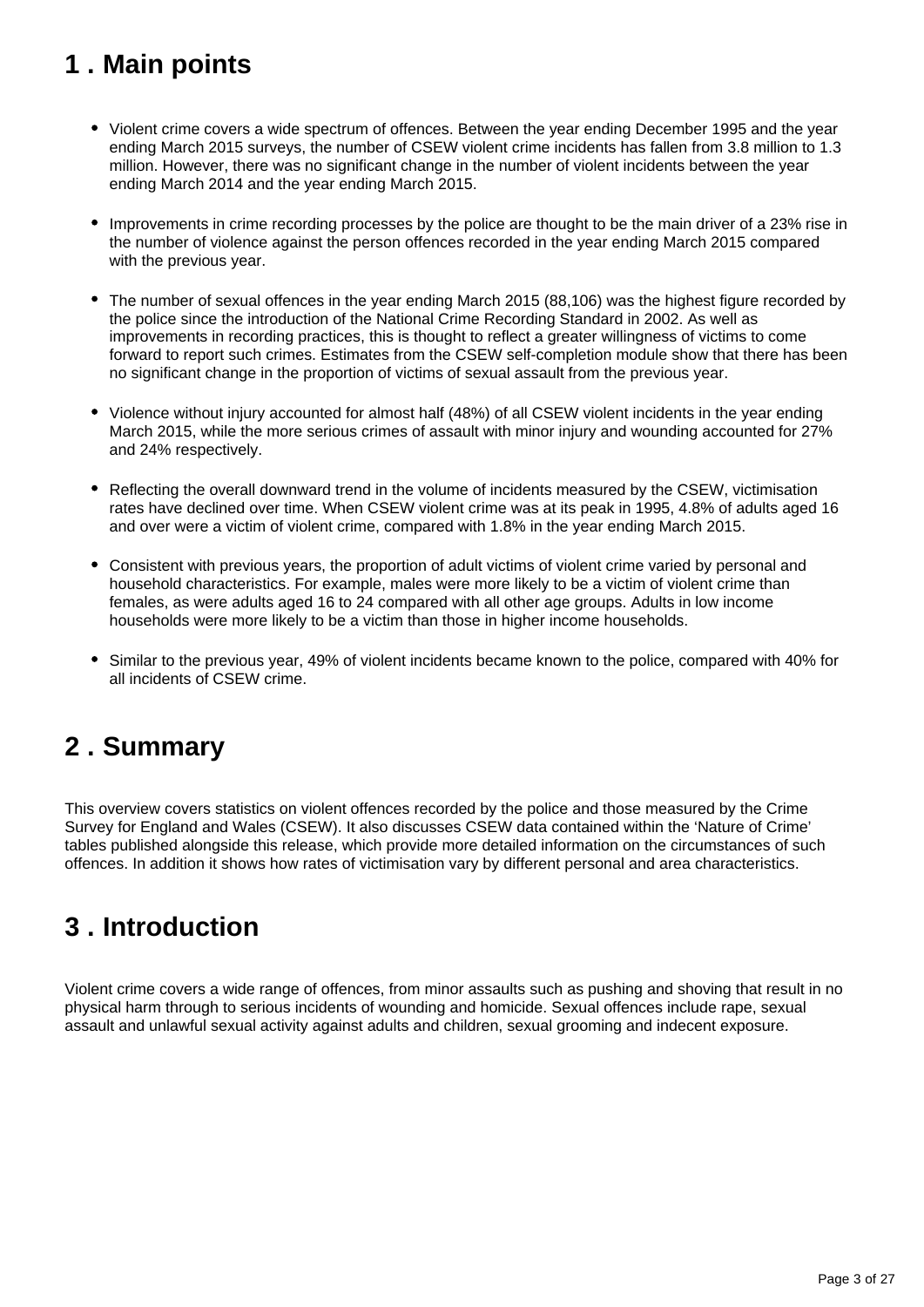Police recorded crime encompasses a full range of violent crimes and sexual offences, although is restricted to those crimes that have been reported to and recorded by them. The Crime Survey for England and Wales (CSEW) covers crimes against the population of England and Wales resident in households, and crimes against those households. It covers a narrower range of offences than police recorded crime, although it provides a good measure of the volume of violent crime offences as it is able to capture offences experienced by respondents that have not been reported to or recorded by the police. Therefore reported volumes of CSEW violent crime are higher than those included in the police recorded crime collection. The CSEW does not include homicides or sexual offences in its headline estimates, although it does contain a separate self-completion module which asks 16 to 59 year old respondents about their experience of intimate violence (see the 'Intimate Personal Violence and Partner Abuse' chapter of this release). The CSEW also does not cover the population living in group residences (for example, care homes or halls of residence) or other institutions, nor does it cover the population not resident in households (for example, tourists or visitors), or crimes against the commercial or business sector.

In 2009, the CSEW was extended to cover children aged 10 to 15, and, where appropriate, data for this age group are presented in this Overview chapter. Methodological differences between the adult and children's survey mean that direct comparisons cannot be made between the adult and child victimisation data.<sup>1</sup>

## **CSEW violent crime**

Violent crime statistics from the CSEW are presented under the overall category of 'Violence', and include offences involving violence with injury (wounding, assault with minor injury), and violence without injury. There are additional breakdowns for the offender-victim relationship.

Therefore, references to 'violent crime' and 'violence' within the CSEW-related text, figures and tables of this bulletin refer primarily to the CSEW crimes of wounding, assault with minor injury, and violence without injury.

## **Police recorded violent crime**

The coverage of police recorded crime is defined by the Notifiable Offence List<sup>2</sup>, which includes a broad range of violent offences, ranging from threats to kill, harassment, and assault without injury, to offences such as homicide  $3$ .

In accordance with the Statistics and Registration Service Act 2007, statistics based on police recorded crime data have been assessed against the Code of Practice for Official Statistics and found not to meet the required standard for designation as National Statistics. The full assessment report can be found on the UK Statistics [Authority](https://www.statisticsauthority.gov.uk/wp-content/uploads/2015/12/images-assessmentreport268statisticsoncrimeinenglandandwale_tcm97-43508-1.pdf) website. Data from the Crime Survey for England and Wales (CSEW) continue to be badged as National Statistics.

Additionally, following an *inquiry by the Public Administration Select Committee (PASC)* into crime statistics in which allegations of under-recording of crime by the police were made  $4$ . Her Majesty's Inspectorate of Constabulary (HMIC) carried out an inspection of the integrity of police crime recording during 2014.

The final report on findings from the HMIC inspections, '[Crime-recording: making the victim count'](https://www.justiceinspectorates.gov.uk/hmic/publication/crime-recording-making-the-victim-count/), was published on 18 November 2014<sup>5</sup>. Based on an audit of a large sample of records, HMIC concluded that, across England and Wales as a whole an estimated 1 in 5 offences (19%) that should have been recorded as crimes were not. The greatest levels of under-recording were seen for sexual offences and violence against the person offences. Across England and Wales, an estimated 1 in 4 (26%) sexual offences and 1 in 3 (33%) violent offences that should have been recorded as crimes were not.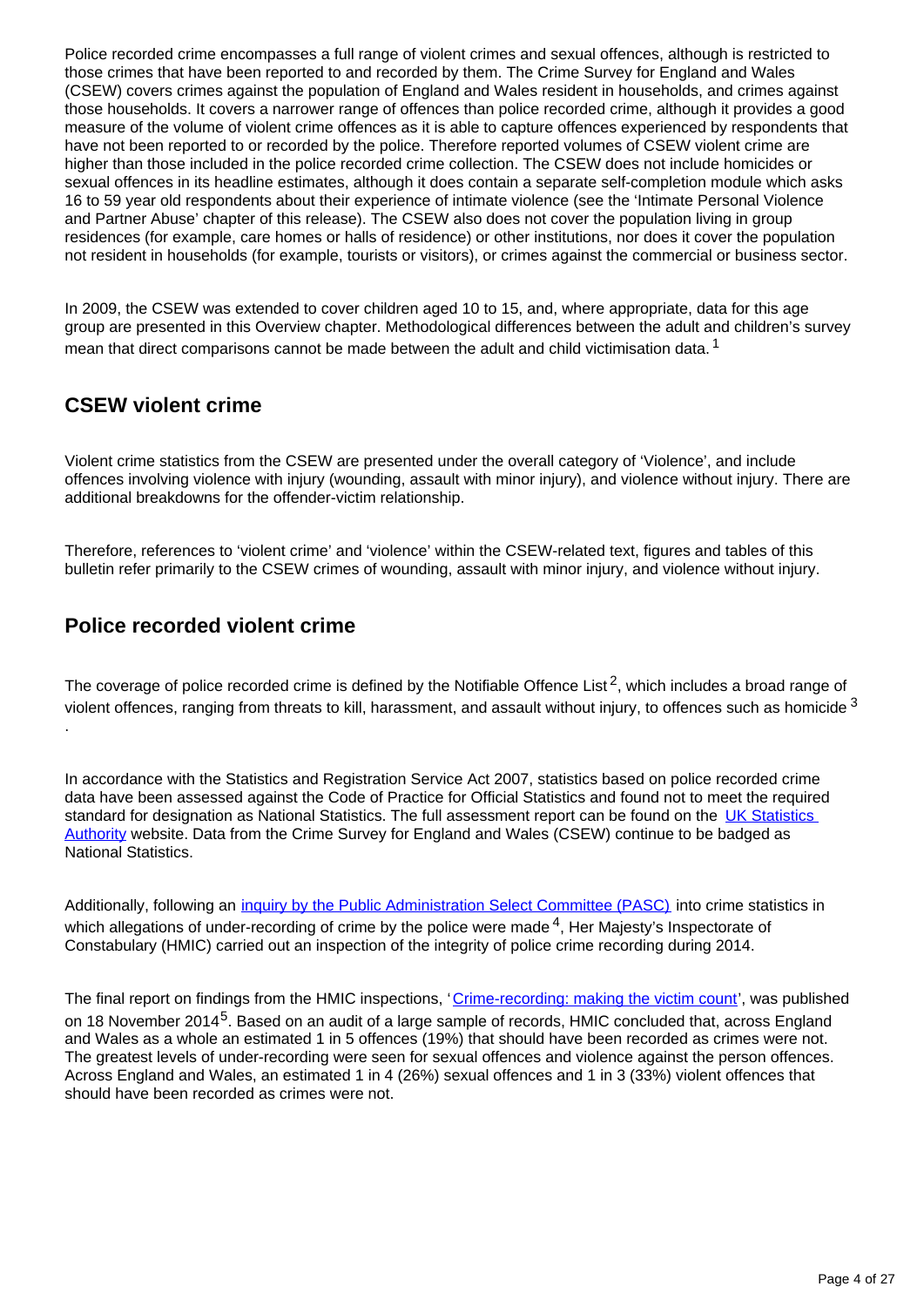As a result of the renewed focus on the quality of crime recording by the police, caution should therefore be taken when interpreting police recorded crime trends. For more information see the 'Accuracy of the statistics' section in the statistical bulletin, [Crime in England and Wales, year ending March 2015](http://www.ons.gov.uk/peoplepopulationandcommunity/crimeandjustice/bulletins/crimeinenglandandwales/2015-07-16#accuracy-of-the-statistics). In addition to data on the number of offences recorded by the police, the Home Office Data Hub provides more detailed information about a crime by collecting record-level data on offences. Such details include characteristics of victims of offences and associated aggravating factors of crimes, and allow for a wider range of analyses to be carried out than is possible through the standard police data returns. For more information see the 'Experimental Statistics: New Data on Police Recorded Violent and Sexual Offences, year ending March 2015' section of this publication.

## **Notes for introduction**

- 1. See [Experimental statistics on victimisation of children aged 10 to 15](https://www.gov.uk/government/statistics/experimental-statistics-on-victimisation-of-children-aged-10-to-15-british-crime-survey-year-ending-december-2009) for more detail.
- 2. The Notifiable Offence List includes all indictable and triable-either-way offences (which could be tried at a crown court) and a few additional closely related summary offences (which would be dealt with by a magistrate). For information on the classifications used for notifiable crimes recorded by the police, see Appendix 1 of the [User Guide.](http://www.ons.gov.uk/ons/guide-method/method-quality/specific/crime-statistics-methodology/user-guides/index.html)
- 3. There are some crimes which are not captured in this bulletin, which may involve some degree of violence but which do not have a specific victim, for example, public order offences. See Appendix table A4, year [ending September 2015 \(851 Kb Excel sheet\)](http://www.ons.gov.uk/file?uri=/peoplepopulationandcommunity/crimeandjustice/compendium/focusonviolentcrimeandsexualoffences/yearendingmarch2015/bulletintablesfocusonviolentcrimeandsexualoffencesyearendingmarch2015/02appendixtablesviolentcrimeandsexualoffences201415tcm77432777.xls) for police recorded figures for public order offences.
- 4. Part of the evidence considered by PASC included analysis demonstrating a growing pattern of divergence between police recorded crime figures and CSEW estimates (see [Methodological note: Analysis of](http://www.ons.gov.uk/ons/guide-method/method-quality/specific/crime-statistics-methodology/methodological-notes/index.html)  [variation in crime trends](http://www.ons.gov.uk/ons/guide-method/method-quality/specific/crime-statistics-methodology/methodological-notes/index.html)) which has questioned whether there may have been a 'gradual erosion of compliance' with the NCRS from 2007.
- 5. Separate [Crime data integrity force reports](https://www.justiceinspectorates.gov.uk/hmic/publication/crime-data-integrity-force-reports/) for each of the 43 police forces in England and Wales were published on 28 August 2014.

## <span id="page-4-0"></span>**4 . Extent of violent crime**

In the year ending March 2015 CSEW, it was estimated that there were 1.3 million incidents of violence against adults in England and Wales<sup>1</sup> ([Appendix Table A1, year ending March 2015 \(623 Kb Excel sheet\)](http://www.ons.gov.uk/ons/rel/crime-stats/crime-statistics/year-ending-march-2015/rft-02.xls)). Violence without injury (where the victim is punched, kicked, pushed or jostled with no resulting injury) accounted for just under half (48%) of all CSEW violent incidents (Figure 1.1).

Violence with injury is broken down into assault with minor injury (where the victim is punched, kicked, pushed or jostled with resulting minor injury, such as scratches or bruises) which, similar to previous years, accounted for 27% of violent incidents, and wounding (where the incident results in severe or less serious injury  $2$ ) which made up 24% of incidents.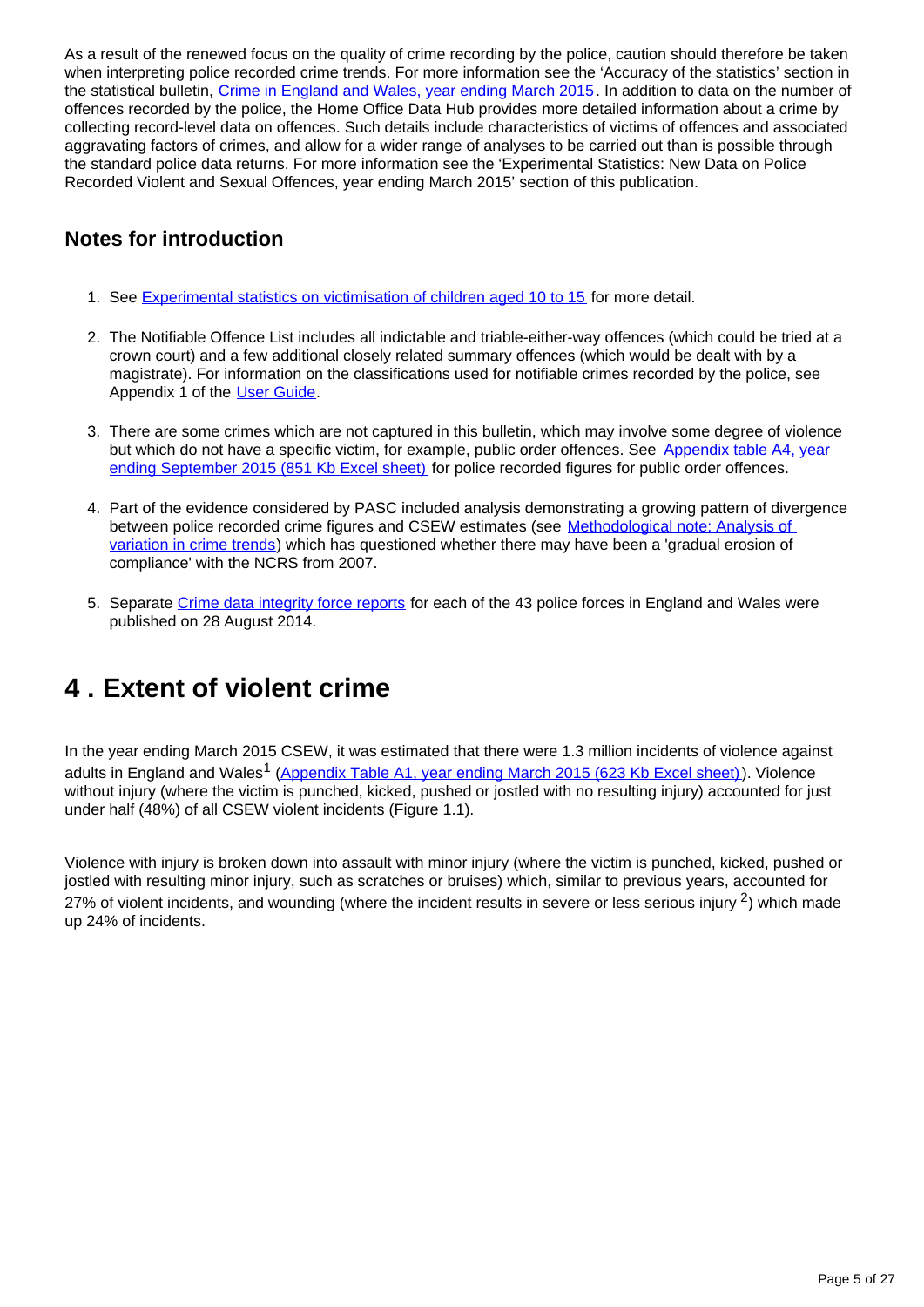### **Figure 1.1: Types of violent crime, year ending March 2015 Crime Survey for England and Wales**

Figure 1.1: Types of violent crime, year ending March 2015 Crime Survey for England and Wales



#### **Source: Crime Survey for England and Wales, Office for National Statistics**

The CSEW also estimates the number of crimes against children aged 10 to 15 resident in households  $3$ . The year ending March 2015 CSEW estimated that there were 373,000 violent offences<sup>4</sup> against such children in England and Wales. This equates to 5.7% of children being a victim of violent crime in this period; with just under half of these, 2.8% of children, having experienced assault with minor injury (Bulletin table 23, year ending March [2015](http://www.ons.gov.uk/ons/publications/re-reference-tables.html?edition=tcm%3A77-373428)). As noted in Section 2.4 of the report on [Experimental statistics on victimisation of children aged 10-15](https://www.gov.uk/government/statistics/experimental-statistics-on-victimisation-of-children-aged-10-to-15-british-crime-survey-year-ending-december-2009), these data are not directly comparable with the data related to adults. The Home Office Data Hub provides record level data on child victims of police recorded violent crime (see the 'Experimental Statistics: New Data on Police Recorded Violent and Sexual Offences, year ending March 2015' section of this release).

There were 778,870 violence against the person offences recorded by the police in the year ending March 2015  $5$ . Of these, 48% (374,159) were classified as violence with injury and 52% (404,174) as violence without injury. Importantly, police recording of a crime is based on the element of intent rather than outcome. Therefore incidents classified as violence with injury will include crimes based on the deliberate attempt of the offender to cause serious bodily harm, regardless of whether any injury was sustained by the victim. Data on homicide is available through 2 sources of data, the Home Office Homicide Index and the main recorded crime data return. Homicides accounted for 537 (0.1%) of the total violence against the person offences recorded in the year ending March 2015. Please see the 'Homicide' chapter of this publication for more information.

Over two-thirds of violence without injury offences were classified as assaults without injury  $6$  (68%), with the remainder covering a range of offences, including harassments<sup>7</sup>, and threats to kill. From April 2014, a separate notifiable offence of stalking was introduced as a result of the [Protection of Freedoms Act 2012](https://www.gov.uk/government/publications/protection-of-freedoms-bill). Stalking offences were previously embedded within other categories, including harassment. This change in the law should therefore be taken into account when looking at trends in harassment (Appendix Table A4, year ending September 2015 [\(851 Kb Excel sheet\)\)](http://www.ons.gov.uk/file?uri=/peoplepopulationandcommunity/crimeandjustice/compendium/focusonviolentcrimeandsexualoffences/yearendingmarch2015/bulletintablesfocusonviolentcrimeandsexualoffencesyearendingmarch2015/02appendixtablesviolentcrimeandsexualoffences201415tcm77432777.xls).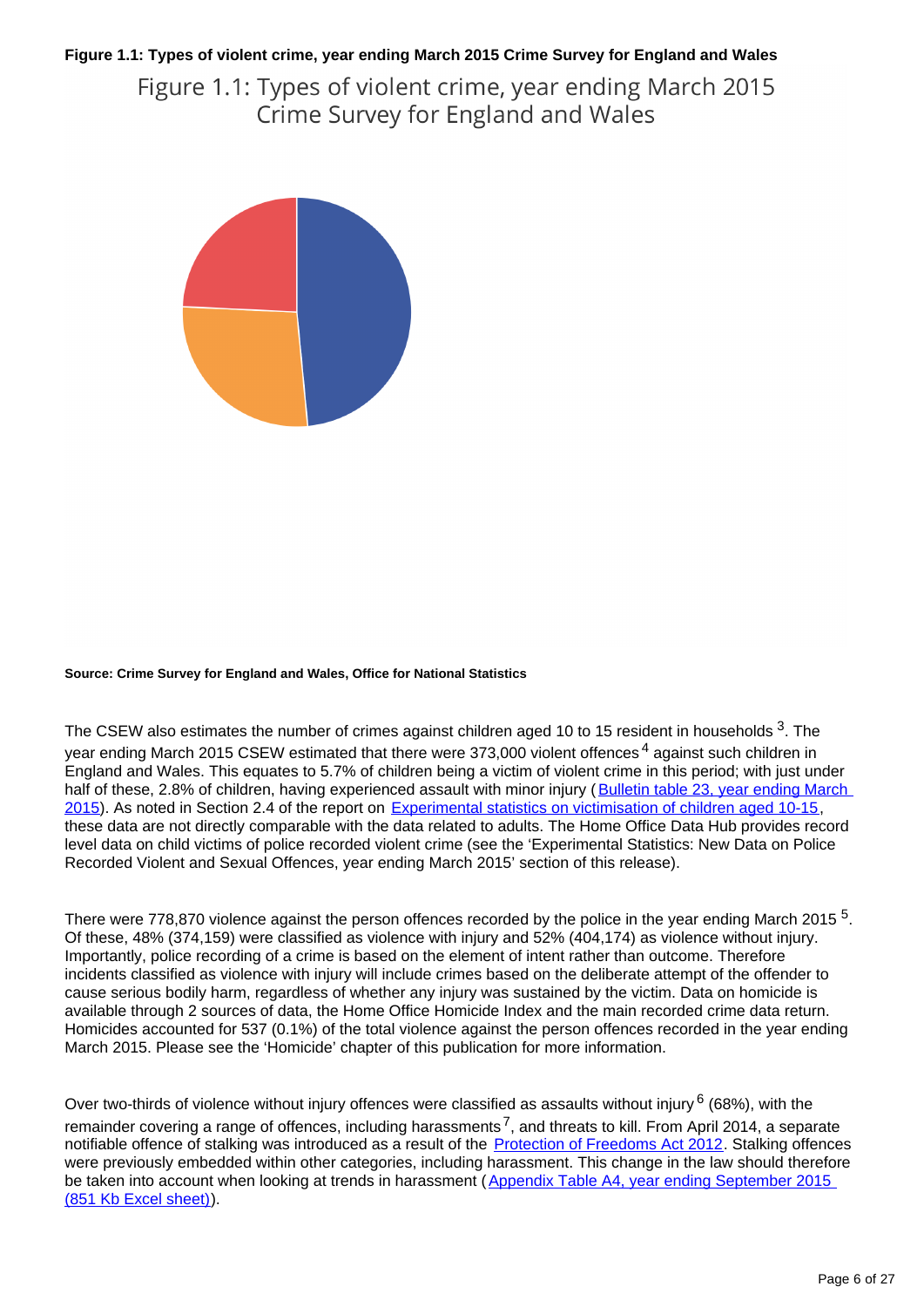The majority of violence with injury offences recorded by the police (93%) were classified as assaults with injury. Assaults with intent to cause serious harm made up the majority of the remaining violence with injury offences (5%).

'High harm' violent crimes such as Female Genital Mutilation (FGM) and modern slavery have received an increased focus recently, yet neither the CSEW or police recorded crime are good sources of data for these crimes. FGM offences that do come to the attention of the police are included within the category of 'assault with injury'. The Health and Social Care Information Centre (HSCIC) have published experimental statistics on Female [Genital Mutilation \(FGM\)](http://www.hscic.gov.uk/catalogue/PUB18533/fgm-apr-2015-jun-2015-exp-rep.pdf)<sup>8</sup>. These statistics have been collected by hospitals to obtain a better picture of the prevalence of FGM<sup>9</sup>, but only include cases that have surfaced as a result of a victim receiving medical treatment and will understate the true volume of such offences.

Modern slavery can take multiple forms, including sexual exploitation, forced labour and domestic servitude. The [Modern Slavery Act 2015](http://www.legislation.gov.uk/ukpga/2015/30/pdfs/ukpga_20150030_en.pdf) legislated to define it as a criminal offence in its own right and came into force on 31 July 2015. The Act makes provision "about slavery, servitude and forced or compulsory labour and about human trafficking, including provision for the protection of victims; to make provision for an Independent Anti-slavery Commissioner; and for connected purposes".

Modern slavery was previously not classified as an individual offence, but recorded under trafficking for sexual exploitation, immigration offences, and other indictable or triable-either-way offences. Modern slavery is not included in the statistics for the year ending March 2015, but as of 1 April 2015 a separately identifiable offence of modern slavery was introduced under the category 'violence without injury'. For the most recent police recorded figures on modern slavery, see [Crime in England and Wales, year ending September 2015](http://www.ons.gov.uk/peoplepopulationandcommunity/crimeandjustice/bulletins/crimeinenglandandwales/yearendingseptember2015).

### **Notes for extent of violent crime**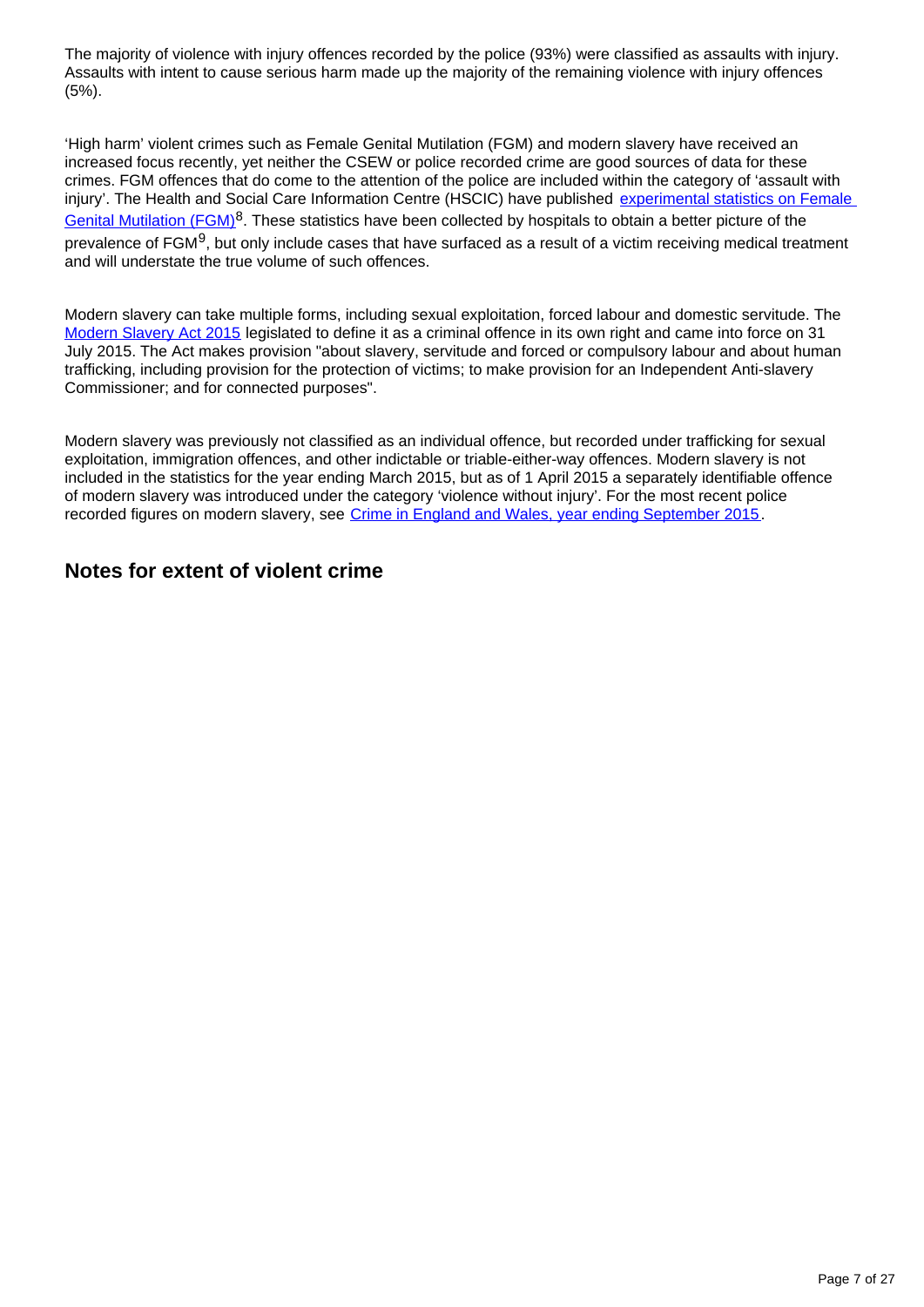- 1. 'All violence' includes violence with injury (wounding, assault with minor injury), and violence without injury. For more information see Chapter 5.1 of the [User Guide to Crime Statistics for England and Wales](http://www.ons.gov.uk/ons/guide-method/method-quality/specific/crime-statistics-methodology/user-guides/index.html).
- 2. For example, cuts, severe bruising, chipped teeth, bruising or scratches resulting in medical attention or any more serious injury.
- 3. These are based on a 'preferred measure' that takes into account factors identified as important in determining the severity of an incident such as the relationship of the victim to the offender and the level of injury to the victim. See Chapter 2.5 of the [User Guide](http://www.ons.gov.uk/ons/guide-method/method-quality/specific/crime-statistics-methodology/user-guides/index.html) for further information.
- 4. With regard to CSEW violent crime against children aged 10 to 15, robbery is still included in the category of violence in the year ending March 2015 CSEW. However, in the latest quarterly publications for the year ending June 2015 and the year ending September 2015, robbery is now excluded from the category of 'Violence' to be consistent with the main survey.
- 5. Recorded crime figures presented in this release are those notified to the Home Office and that were recorded in the Home Office database on 3 December 2015, covering the financial year ending March  $2015$  – see [Appendix Table A4](https://www.ons.gov.uk/peoplepopulationandcommunity/crimeandjustice/datasets/appendixtablesfocusonviolentcrimeandsexualoffences) for the full data table.
- 6. Assaults without injury offences are those where at the most a feeling of touch or passing moment of pain is experienced by the victim.
- 7. Harassment offences are those incidents where no other substantive notifiable offence exists, but when looked at as a course of conduct are likely to cause fear, alarm or distress.
- 8. Figures from the Health and Social Care Information Center on Female Genital Mutilation do not include figures for Wales and relate to activity in English foundation and non-foundation trusts including A&E departments.
- 9. Clinical staff must record in patient healthcare records when it is identified that a patient has undergone FGM. This applies to all NHS clinicians and healthcare professionals across the NHS. However, the requirement to submit the FGM Prevalence Dataset is only mandatory for Foundation and non-Foundation trusts, including Accident and Emergency departments. Other organisations (which may include GPs) may wish to provide an FGM Prevalence Dataset centrally, the [FGM Data Quality Note](http://www.hscic.gov.uk/catalogue/PUB16773/fgm-dec-2014-exp-qual.pdf) contains further information.

# <span id="page-7-0"></span>**5 . Trends in violence**

For the population groups and offences it covers, the CSEW is the best source for assessing long-term trends in violent crime as the survey's methodology has remained consistent over time.

The number of incidents of CSEW violence increased through most years of the 1980s before reaching a peak in 1995 (Figure 1.2). Between the year ending December 1995 and the year ending March 2002 surveys, the number of incidents of violent crime fell by 41%, from 3.8 million incidents to 2.3 million incidents, with more gradual decreases being recorded thereafter. The general trend over the last decade has been a continued period of modest annual decreases (though often not large enough to be statistically significant year on year). The cumulative effect of these changes has been statistically significant over the medium-term, with the estimated number of violent incidents having decreased by 26% between the year ending March 2009 and the year ending March 2015, to 1.3 million incidents. Most of this decrease was between the year ending March 2013 and the year ending March 2014 (20%). There was no significant change in the number of violent incidents between the year ending March 2014 and the year ending March 2015.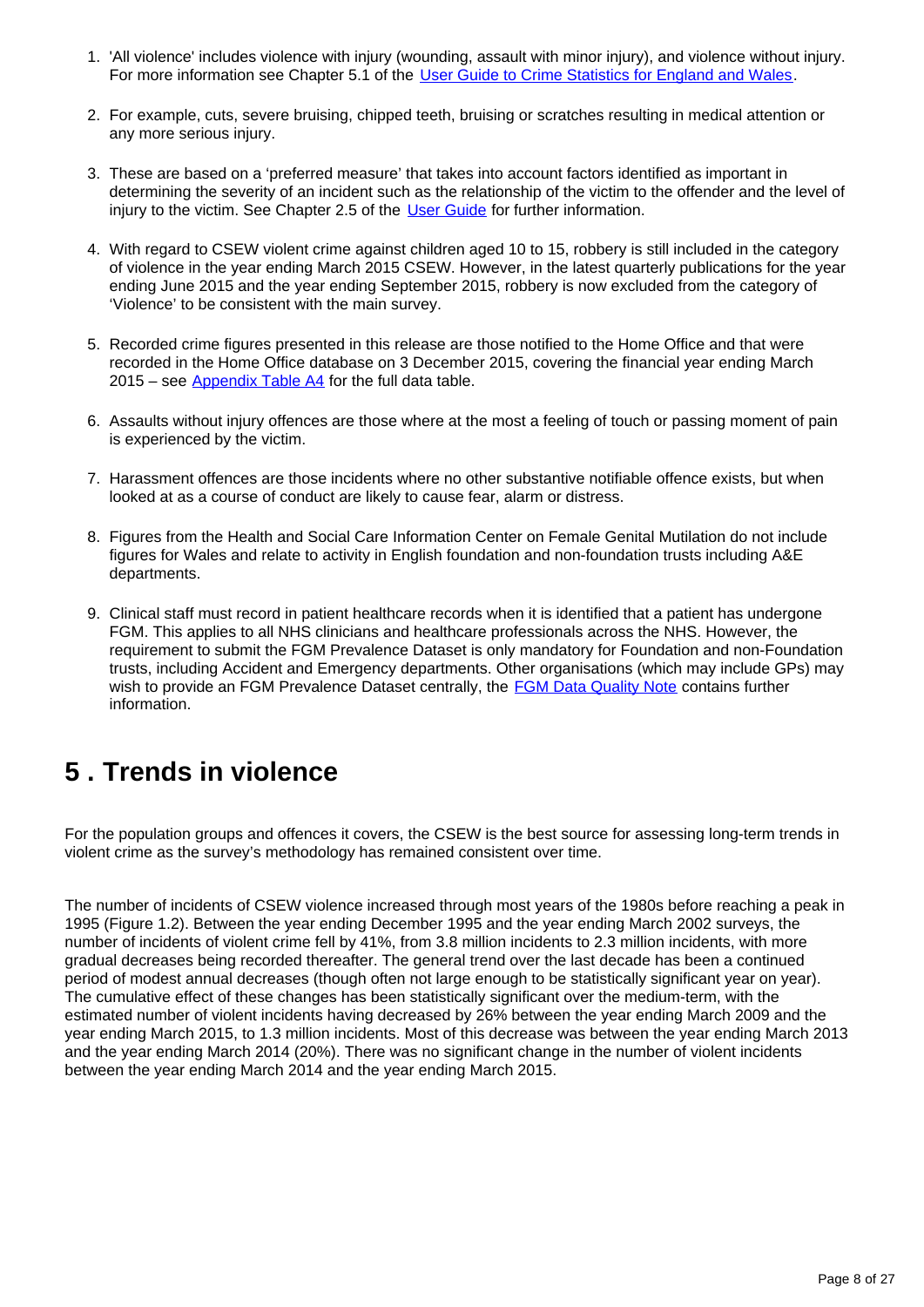### **Figure 1.2: Trends in police recorded violent crime and Crime Survey for England and Wales violent crime, year ending December 1981 to year ending March 2015**

Police recorded violent crime - old counting rules 4.500 Police recorded violent crime - new counting rules 4,000 Police recorded violent crime postNCRS<sup>4</sup> 3.500 **CSEW** violence 3,000 2.500 2.000 1,500 1.000 500 1981 1983 1985 1987 1989 1991 1993 1995 1997 1999 2001 2003 2005 2007 2009 2011 2013 2015 Year ending March Year ending December

**Source: Police recorded crime, Home Office and Crime Survey for England and Wales, Office for National Statistics**

#### **Notes:**

Number of offences (000s)

- 1. Police recorded crime data are not designated as National Statistics
- 2. The Home Office Counting Rules for police recorded crime were expanded in April 1998 to include certain additional summary offences and counts became more victim-based (the number of victims was counted rather than the number of offences). Figures before and after that date are not directly comparable.
- 3. A figure was also recorded using the previous Home Office Counting rules for the year ending March 1999, which has been presented in this chart in previous years. The number of offences or incidents (000s) recorded using the previous Home Office Counting Rules was 231.
- 4. The National Crime Recording Standard (NCRS) was introduced in April 2002, although some forces adopted NCRS practices before the standard was formally introduced. Figures before and after that date are not directly comparable.

Following changes in recording practices from the introduction of the National Crime Recording Standard (NCRS) in April 2002<sup>1</sup>, violence against the person offences recorded by the police rose to 845,673 offences in the year ending March 2005. Such major changes to the way that police record crime, including the expansion of the Home Office Counting Rules (HOCR) in April 1998<sup>2</sup>, mean that levels of police recorded crime cannot be compared across these recording changes.

Since 2005, the number of violent offences recorded by the police gradually fell to just over 600,000 offences in the year ending March 2013, followed by an increase to 778,870 offences in the year ending March 2015. While both the police recorded figures and the CSEW show reductions in violent crime between the year ending March 2008 and the year ending March 2013, the trends in the 2 sources were very different over this time period. Police recorded crime fell at a faster rate (20%) than that seen in the survey (8%), and then saw an increase of 30% in the last 2 years. The majority of this increase was between the year ending March 2014 and the year ending March 2015 (23%). The 30% increase has largely been driven by the police response to findings of 2 recent HMIC inspections.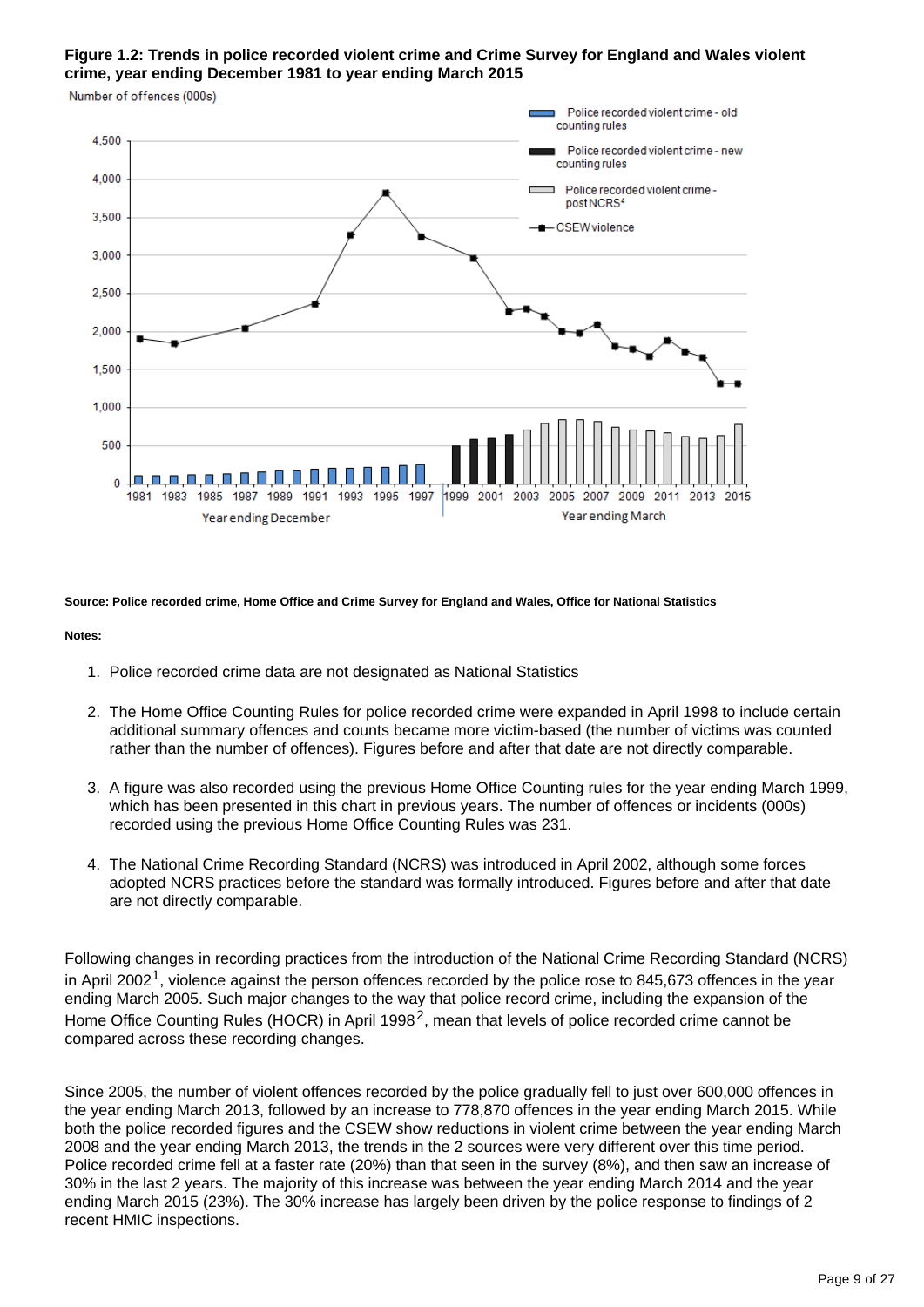Firstly, the [Crime-recording: making the victim count](https://www.justiceinspectorates.gov.uk/hmic/publication/crime-recording-making-the-victim-count/) report published by HMIC found that violence against the person offences had the highest under-recording rates across police forces in England and Wales.

Action taken by police forces to improve their compliance with the NCRS given the renewed focus on the accuracy of crime recording has resulted in an increase in the number of offences recorded. Evidence from the Metropolitan Police Service<sup>3</sup>, which shows an increase in the number of reports of violence being recorded as crimes, supports this point. For more information see the 'Accuracy of the statistics' section in the statistical bulletin, [Crime in England and Wales, year ending March 2015.](http://www.ons.gov.uk/peoplepopulationandcommunity/crimeandjustice/bulletins/crimeinenglandandwales/2015-07-16#accuracy-of-the-statistics)

Secondly, it is likely that there has been an increase in the reporting of domestic abuse and subsequent recording of these offences by the police, as a result of improved response by police to domestic abuse following an [HMIC](http://www.hmic.gov.uk/publication/improving-the-police-response-to-domestic-abuse/)  [inspection](http://www.hmic.gov.uk/publication/improving-the-police-response-to-domestic-abuse/) in 2013 on the handling of domestic abuse incidents.

The renewed focus on the quality of crime recording means that caution is needed when interpreting statistics on police recorded crime. While we know that it is likely that improvements in compliance with the NCRS have led to increases in the number of crimes recorded by the police (for example, violent crime and sexual offences), it is not possible to quantify the scale of this or assess how this effect and timing of improvements varied between different police forces.

Increases in police force area data may reflect a number of factors including improved recording practice  $4$ , increases in reporting by victims and also possibly some genuine increases in the levels of crime in some police forces.

### **Notes for trends in violence**

- 1. See Chapter 3.3 of the [User Guide](http://www.ons.gov.uk/ons/guide-method/method-quality/specific/crime-statistics-methodology/user-guides/index.html) for further information.
- 2. The HOCR for recorded crime were expanded to include certain additional summary offences and counts became more victim-based (the number of victims was counted rather than the number of offences).
- 3. In evidence given by the Metropolitan Police Service to the [London Assembly Police and Crime Committee](http://www.london.gov.uk/moderngov/ieListDocuments.aspx?CId=240&MId=5445) on 13 November 2014 it was reported that the proportion of incidents of violence that were converted into recorded crimes rose from 40% to 75% between 2012 and 2014.
- 4. For further information on possible explanations of increasing police recorded crime levels see Chapter 3 of the [User Guide](http://www.ons.gov.uk/ons/guide-method/method-quality/specific/crime-statistics-methodology/user-guides/index.html).

# <span id="page-9-0"></span>**6 . Type of violence**

Trends in CSEW violence by type of violence<sup>1</sup> show large reductions across all violent crime types between current estimates and those in the mid to late 1990s (Figure 1.3). Assaults with minor injury have decreased by 73% between the peak in the year ending December 1995 and the year ending March 2015, while wounding and violence without injury decreased by 65% and 59% respectively over the same time period.

There were an estimated 638,000 incidents of violence without injury in the year ending March 2015, the lowest since the survey began. There was no change from the previous year, with the apparent 8% decrease not statistically significant.

Wounding and assaults with minor injury saw non-significant rises in the same period, of 4% and 12% respectively. The estimates of the numbers of incidents remain among the lowest since the survey began.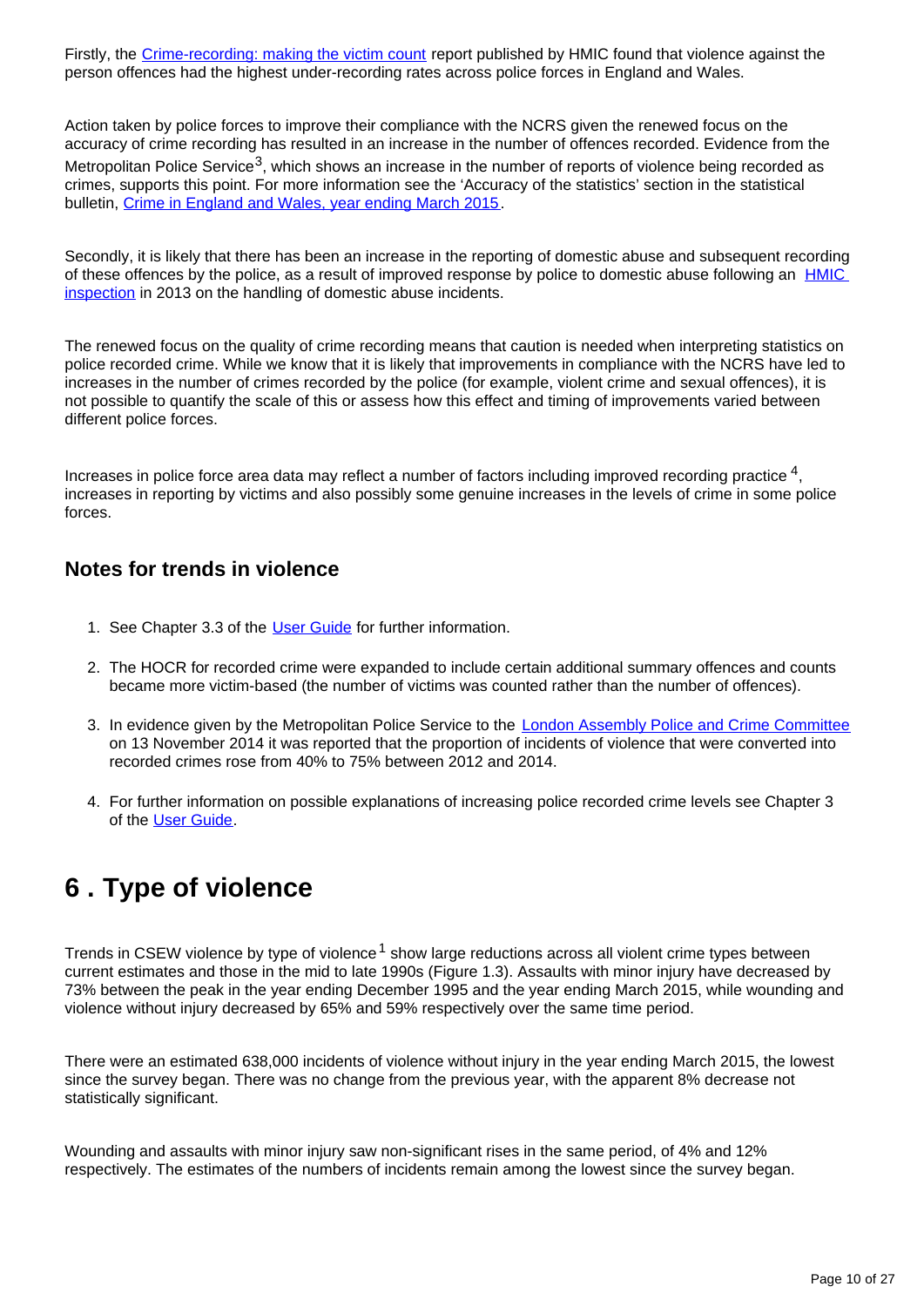



#### **Source: Crime Survey for England and Wales, Office for National Statistics**

Within the overall category of police recorded violence against the person, there were 374,159 offences of violence with injury in the year ending March 2015, an increase of 16% from the previous year. This follows a fluctuating trend since the year ending March 2003, where violence with injury peaked to 543,500 offences in the year ending March 2006, and then gradually declined before rising again from the year ending March 2014. The number of violence without injury offences has remained at a similar level over time, seeing minor year on year fluctuations since the year ending March 2003. There was a 30% increase in police recorded violence without injury between the year ending March 2014 and the year ending March 2015. The majority of the increase in violence without injury was made up of threats to kill and child abduction, which increased by 53% and 45% respectively. ([Appendix Table A4, year ending September 2015 \(851 Kb Excel sheet\)\)](http://www.ons.gov.uk/peoplepopulationandcommunity/crimeandjustice/datasets/crimeinenglandandwalesappendixtables).

The large increases between the year ending March 2014 and the year ending March 2015 are mostly a result of improved compliance with the National Crime Recording Standard (NCRS) rather than a genuine rise in violent crime<sup>2</sup>. It is thought that recording improvements are more likely to affect relatively less serious violent offences, which explains the larger increase in violence without injury compared with violence with injury. Evidence provided by the [National Police Chief's Council \(NPCC\)](http://news.npcc.police.uk/releases/stats-show-crime-falling-police-recording-becoming-more-accurate) states that, whilst police recorded violence against the person increased by 23%, in the year ending March 2015 the number of "calls for service" relating to violent crime rose by 1%. Calls for service refer to emergency and non-emergency calls from members of the public and referrals from partner agencies (such as education, health, and social services) for police to attend an incident or investigate a case. This, along with evidence from the CSEW, suggests that the rise in recorded violence against the person is largely due to process improvements rather than a genuine rise in violent crime.

### **Notes for type of violence**

- 1. See Chapter 5.1 of the [User Guide](http://www.ons.gov.uk/ons/guide-method/method-quality/specific/crime-statistics-methodology/user-guides/index.html) for more information on the offences included in this breakdown.
- 2. The inspections took place over the period December 2013 to August 2014, which falls within the time period covered by this release. The current year covers the period April 2014 to March 2015 and the previous year covers the period April 2013 to March 2014.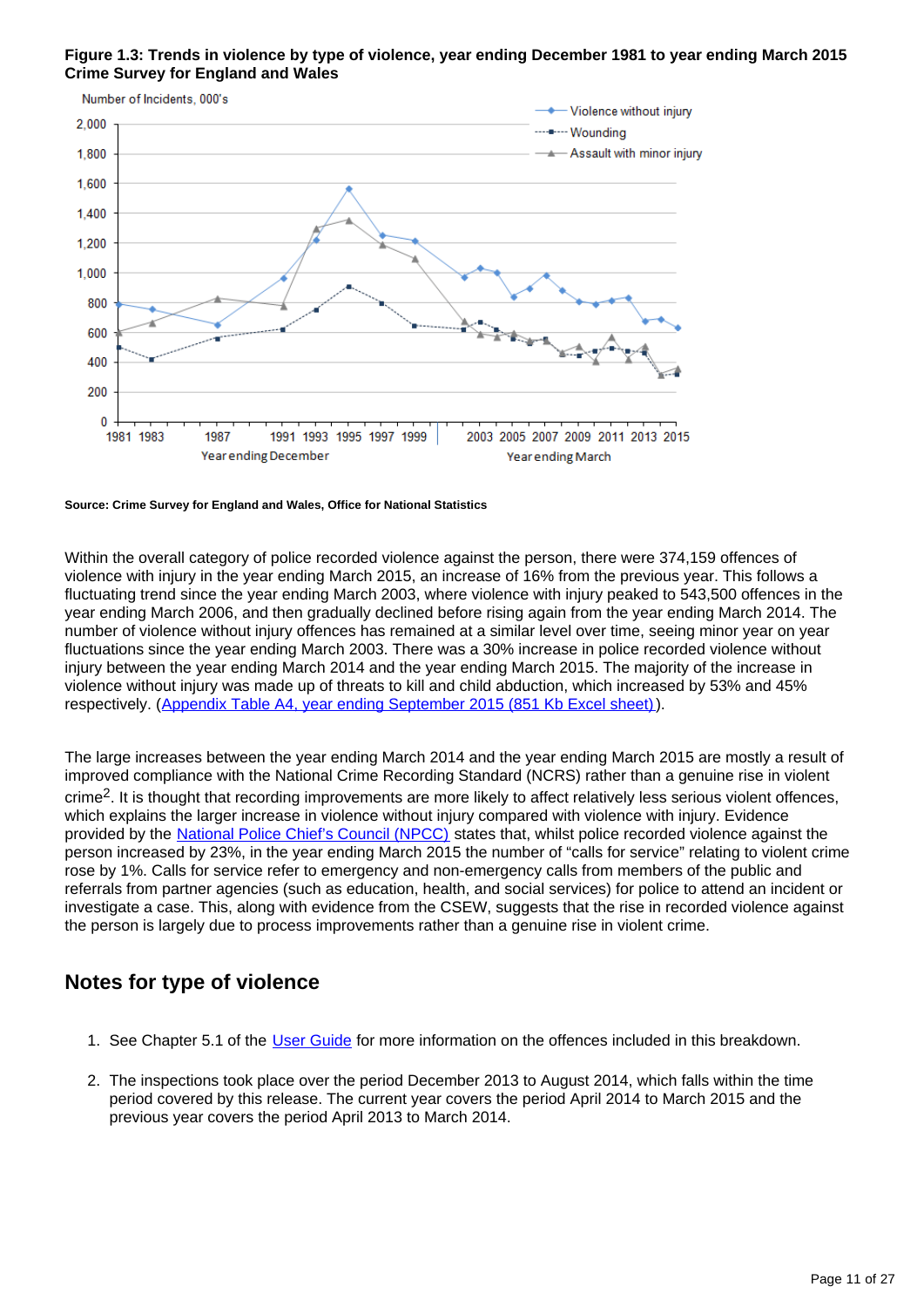# <span id="page-11-0"></span>**7 . Relationship between victims and perpetrators of violence**

Findings from the CSEW show that in the year ending March 2015, 43% of offences (563,000) were perpetrated by a stranger<sup>1</sup>, 36% (469,000) by an acquaintance<sup>2</sup>, and the remaining 20% (261,000) were categorised as domestic violence [\(Appendix Table A6, year ending March 2015 \(623 Kb Excel sheet\)](http://www.ons.gov.uk/ons/rel/crime-stats/crime-statistics/year-ending-march-2015/rft-02.xls)). Domestic violence here refers to incidents reported through the face-to-face interview questions  $3$ , however it is important to bear in mind that domestic violence measured this way is prone to under-reporting; therefore the figure mentioned above is likely to be an underestimation. Of those aged 16 to 59 who reported being victims of physical domestic abuse in the self-completion<sup>4</sup> module, only 14% also reported being a victim of domestic violence in the last 12 months in face-to-face interviews.

This measure of domestic violence is also impacted by the current method of dealing with high frequency repeat victimisation. CSEW estimates of the number of crimes only include the first 5 incidents in a 'series' of victimisations, that is, "the same thing, done under the same circumstances and probably by the same people". This restriction to the first 5 incidents in a series has been applied since the CSEW began in order to ensure that estimates are not affected by a very small number of respondents who report an extremely high number of incidents and which are highly variable between survey years.

A report by Walby et al. (2014) 'Mainstreaming domestic and gender-based violence into sociology and the [criminology of violence](http://onlinelibrary.wiley.com/doi/10.1111/1467-954X.12198/full)' included some analysis of the impact of the current method on the number of domestic violence incidents in a series. Preliminary analysis suggested that using unrestricted counts of high frequency victimisation would lead to unwelcome volatility in CSEW estimates.

'[Is Violent Crime Increasing or Decreasing? A New Methodology to Measure Repeat Attacks Making Visible the](http://eprints.lancs.ac.uk/77652/1/BJC_Walby_Towers_and_Francis.pdf)  [Significance of Gender and Domestic Relations](http://eprints.lancs.ac.uk/77652/1/BJC_Walby_Towers_and_Francis.pdf)' assesses the impact of counting all incidents over 3-year moving averages, rather than counting only the first 5 incidents in a series. We are currently looking at options for better reflecting the experiences of repeat victims of violent crime in the official statistics, and the analysis conducted by Walby et al. will be considered as part of this work.

The separate self-completion section of the survey, collected on a comparable basis since the year ending March 2005, is the more complete measure of such crime and reveals higher levels of domestic abuse victimisation, and provides a greater level of detail (see the 'Intimate Personal Violence and Partner Abuse' chapter of this release)  $^5$ .

Incidents of CSEW domestic violence peaked at 1.1 million offences in the year ending December 1993, and have since fallen by 77% to 261,000 offences in the year ending March 2015. This showed no change from the previous year, the apparent 7% decrease was not statistically significant and follows a period of fluctuations since the year ending March 2006 (Figure 1.4).

CSEW acquaintance violence fell by 74% from the peak of 1.8 million offences in the year ending December 1995, to 469,000 offences in the year ending March 2015. There was no change in acquaintance violence between the year ending March 2014 and the year ending March 2015 (4% decrease was not significant). Acquaintance violence in particular is a large-volume offence, and its substantial changes seen since the mid 1990s have been an important driver of changes in overall violence.

Incidents of stranger violence have fallen by 44% from the peak of 1 million offences in the year ending December 1995, to 563,000 offences in the year ending March 2015. Similar to domestic violence and acquaintance violence, there was no statistically significant change in stranger violence (2% increase) from the previous year.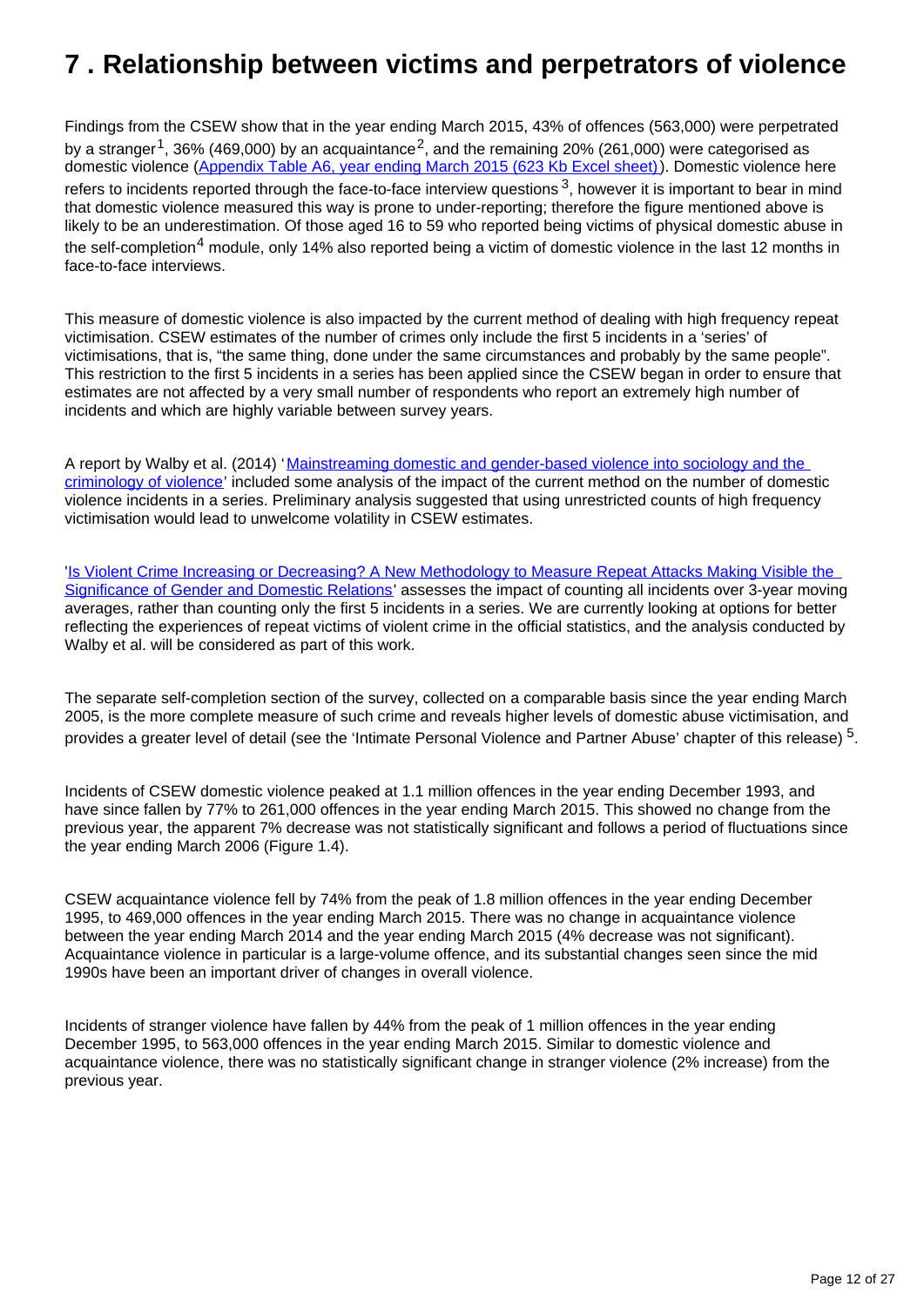



**Source: Crime Survey for England and Wales, Office for National Statistics**

#### **Notes:**

1. The year ending December 1991 estimates for domestic, acquaintance and stranger violence and mugging were calculated based on the estimate for all violence. Estimates for these individual categories could not be calculated using their individual incidence rates because the data used for calculating these rates were not collected for that year.

### **Notes for relationship between victims and perpetrators of violence**

- 1. Stranger violence includes wounding and assaults in which the victim did not have any information about the offender(s), or did not know and had never seen the offender(s) before.
- 2. Acquaintance violence is comprised of wounding and assaults in which the victim knew one or more of the offenders at least by sight. It does not include domestic violence.
- 3. In a 'face-to-face' interview, an interviewer reads the questions out to the respondent and records the answers given.
- 4. Self-completion' means that the respondent reads the questions themselves and records their answers directly onto a laptop.
- 5. The self-completion module gives a more accurate picture of the extent of domestic abuse as it uses a broader definition that includes emotional or financial abuse or threats to hurt the respondent or someone close to them. It is also thought that respondents are more willing to report domestic abuse in this selfcompletion module than in the face-to-face part of the survey.

## <span id="page-12-0"></span>**8 . Sexual offences**

There were 88,106 police recorded sexual offences in the year ending March 2015, an increase of 37% compared with the previous year. This is the highest figure recorded by the police and the largest annual percentage increase since the introduction of the National Crime Recording Standard (NCRS) in April 2002.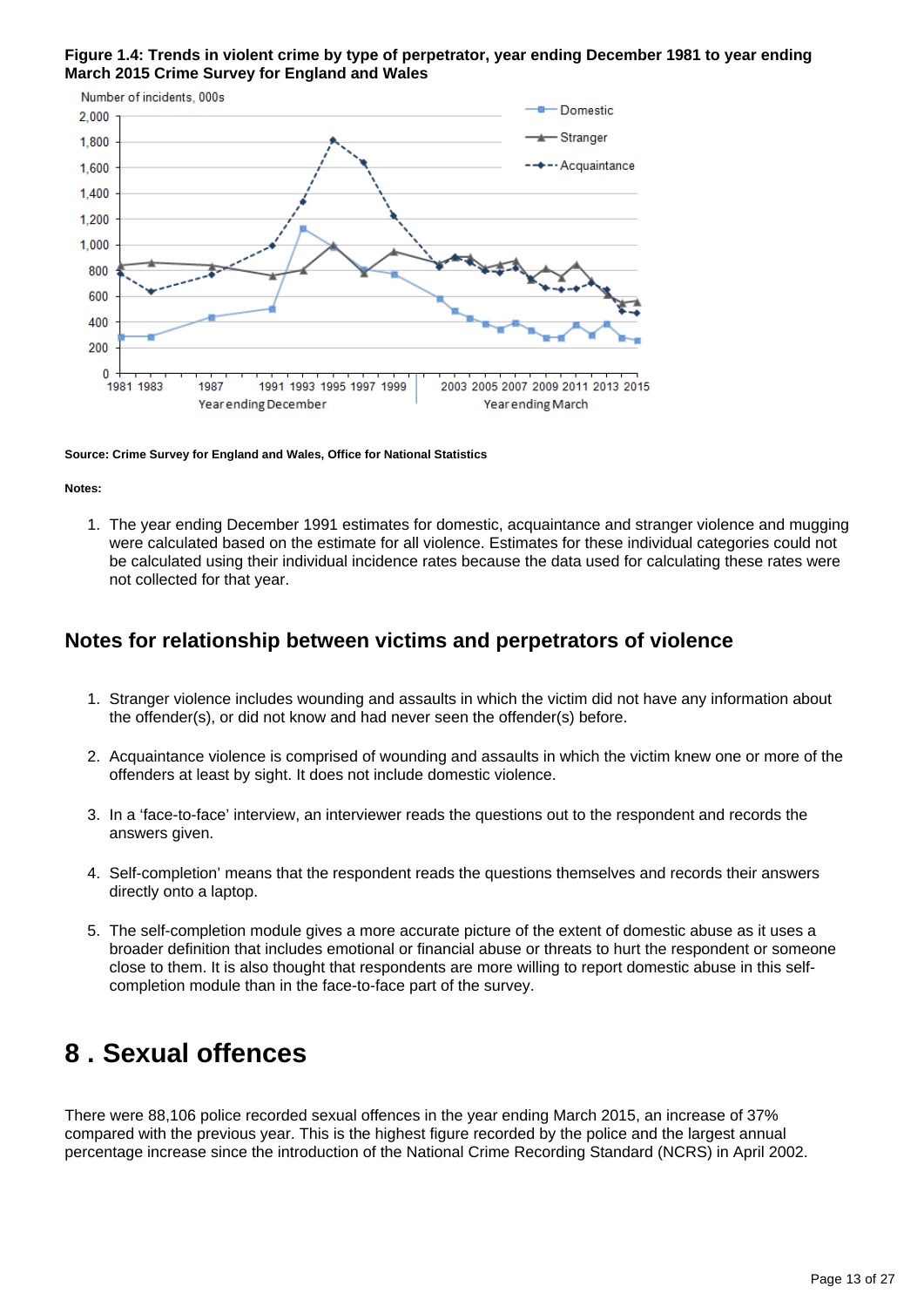Within the overall increase, the number of offences of rape increased by 41% to 29,234 offences, and the number of other sexual offences increased by 35% to 58,872 offences ([Appendix Table A4, year ending September 2015](http://www.ons.gov.uk/peoplepopulationandcommunity/crimeandjustice/datasets/crimeinenglandandwalesappendixtables)  [\(851 Kb Excel sheet\)\)](http://www.ons.gov.uk/peoplepopulationandcommunity/crimeandjustice/datasets/crimeinenglandandwalesappendixtables). Both rape and other sexual offences are at the highest level since the NCRS was introduced in April 2002.

The increase in police recorded sexual offences should be seen in the context of a number of high profile reports and inquiries which are thought to have resulted in police forces reviewing and improving their recording practices. These include:

- the investigation by Her Majesty's Inspectorate of Constabulary (HMIC) and HM Crown Prosecution Service Inspectorate  $(HMCPSI)^1$  in 2012, which highlighted the need to improve the recording and investigation of sexual offences
- concerns about the recording of sexual offences, for example, in evidence presented to the Public [Administration Select Committee \(PASC\)](http://www.publications.parliament.uk/pa/cm201314/cmselect/cmpubadm/760/760.pdf) inquiry into crime statistics<sup>2</sup>, and arising from other high profile cases
- the creation of the 'Independent Panel Inquiry into Child Sexual Abuse', which was set up to consider whether, and the extent to which, public bodies and other non-state institutions have taken seriously their duty of care to protect children from sexual abuse in England and Wales

[HMIC's inspection of crime recording](https://www.justiceinspectorates.gov.uk/hmic/wp-content/uploads/crime-recording-making-the-victim-count.pdf), published in late 2014, concluded that across England and Wales an estimated 1 in 4 (26%) sexual offences that should have been recorded as crimes were not  $^3$ .

The inspection also found that some police forces had poor processes for crime recording in specialist units responsible for investigations of rape and other sexual offences, or those more generally protecting vulnerable people, including children, mentally ill and infirm people. In some forces, such units were found to have standalone case management systems or mailboxes which were often used for referrals between specialist departments and partner organisations (such as health or social services). HMIC found records of crimes on these systems which had not made it onto the force's main crime recording system. Those that had not been recorded on the force's crime recording system would therefore not have fed through into official statistics. As forces have taken steps to improve their systems and recording processes, it is likely that proportionately more referrals are now appearing in the official statistics.

Previous increases in the number of sexual offences reported to the police were shown to have been related also to a rise in the reporting of historical (those that took place over 12 months before being reported) offences following 'Operation Yewtree', which began in 2012<sup>4</sup>. Feedback from forces indicates that both current and historical offences continued to rise in the year ending March 2015 compared with the previous year. However, the major contribution to this increase is believed to have come from current offences.

More information on sexual offending from across the crime and criminal justice system can be found in 'An [Overview of Sexual Offending in England and Wales'](http://www.justice.gov.uk/statistics/criminal-justice/sexual-offending-statistics). This is a joint publication compiled by the Ministry of Justice, Home Office and the Office for National Statistics which was published in January 2013, and used combined CSEW data from the year ending March 2010 to the year ending March 2012.

## **Notes for sexual offences**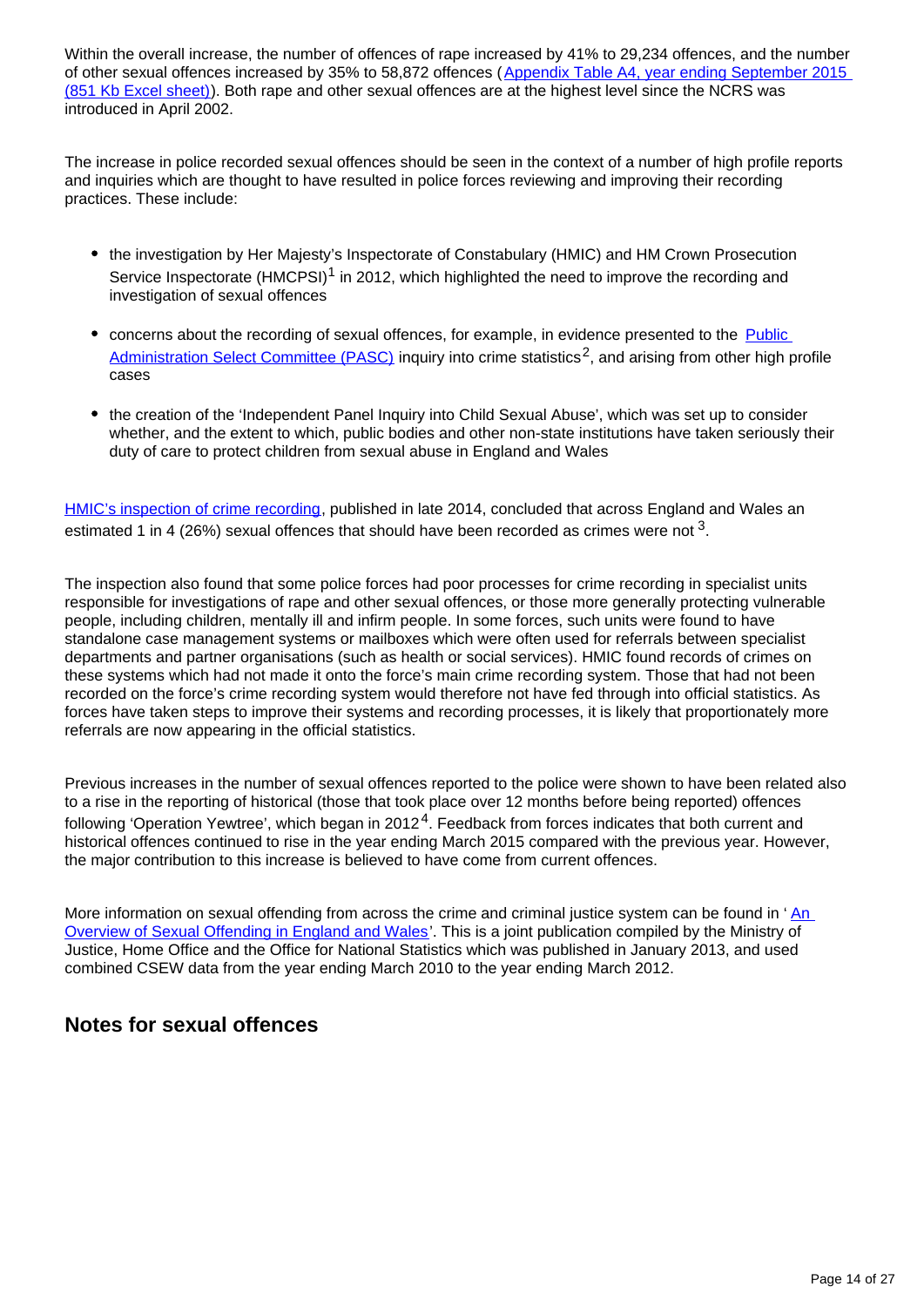- 1. [Forging the links: Rape investigation, HMIC and HMCPSI, 2012](http://www.hmic.gov.uk/publication/forging-the-links-rape-investigation-and-prosecution/) has further information.
- 2. The Sexual Offences Act 2003, introduced in May 2004, altered the definition and coverage of sexual offences.
- 3. For more information see the 'Accuracy of the Statistics' section in the statistical bulletin, Crime in England [and Wales, Year Ending September 2014.](http://www.ons.gov.uk/ons/rel/crime-stats/crime-statistics/year-ending-september-2014/stb-crime-in-england-and-wales--year-ending-september-2014.html)
- 4. For more information see [Crime in England and Wales, Year Ending September 2013.](http://www.ons.gov.uk/ons/rel/crime-stats/crime-statistics/period-ending-september-2013/index.html)

# <span id="page-14-0"></span>**9 . Additional information on violent crime from the CSEW**

The following sections of the Overview contain additional analysis from the CSEW including levels of victimisation, timing and location of incidents, reporting to the police, profile of offenders, impact on victims and use of weapons. Additional information on intimate personal violence can be found in the 'Intimate Personal Violence and Partner Abuse' chapter of this publication.

## **Levels of victimisation**

The CSEW provides victimisation rates for overall violence and for each individual type of violence. In the year ending March 2015, 1.8% of adults aged 16 and over were a victim of violent crime; 0.9% were a victim of violence without injury, 0.5% a victim of wounding, and 0.5% a victim of assault with minor injury (Figure 1.5). These figures have not changed from the previous year.

Victimisation rates for violent crime have fallen considerably since 1995 when crime was at its peak. The year ending December 1995 CSEW estimated that 4.8% of adults aged 16 and over were a victim of violence, more than double the figure for the year ending March 2015 survey (1.8%).

Victimisation rates for all types of CSEW violence have dropped by more than half between the year ending December 1995 and the year ending March 2015. The largest decline in the victimisation rates over this period is for assault with minor injury, which at 0.5% in the year ending March 2015 was a quarter of the rate in the year ending December 1995 (1.9%).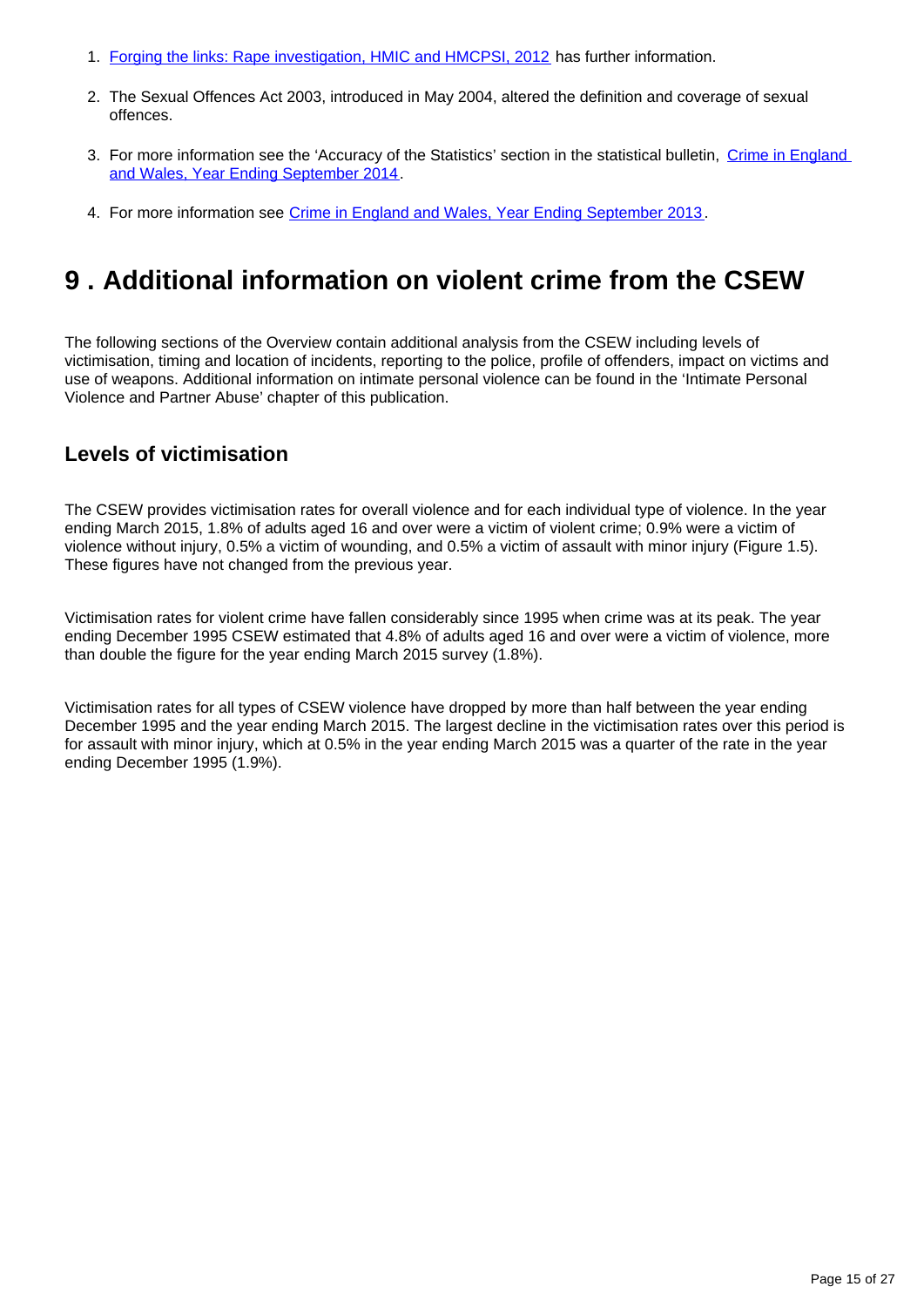#### **Figure 1.5: Violent crime, victimisation of adults aged 16 and over, year ending December 1995 and year ending March 2015 Crime Survey for England and Wales**

Figure 1.5: Violent crime, victimisation of adults aged 16 and over, year ending December 1995 and year ending March 2015 Crime Survey for England and Wales



**Source: Crime Survey for England and Wales, Office for National Statistics**

In the year ending March 2015, the CSEW estimated that 5.2% of children aged 10 to 15 were a victim of violent crime, showing no significant change from the previous year. Children were more commonly victims of violence with injury than violence without injury (3.7% of children compared with 1.6%)<sup>1</sup> (Appendix Table A9, year ending September 2015 (851 Kb Excel sheet).

### **Notes for additional information on violent crime from the CSEW**

1. Some methodological differences between the adult and children's survey mean that direct comparisons cannot be made between the adult and child victimisation data.

## <span id="page-15-0"></span>**10 . Repeat victimisation**

For the year ending March 2015, the CSEW showed that 77% of victims of violence were victimised once, while 23% were victimised more than once. This repeat victimisation can be broken down further, with 10% victimised twice, and 14% victimised 3 times or more (Annual Trend and Demographic Table D5, year ending March 2015 [\(381.5 Kb Excel sheet\)](http://www.ons.gov.uk/ons/rel/crime-stats/crime-statistics/year-ending-march-2015/rft-3.xls)). Although the level of repeat victimisation shows no change from the previous year (the fall from 27% was not statistically significant), the latest figure is the lowest since the survey began.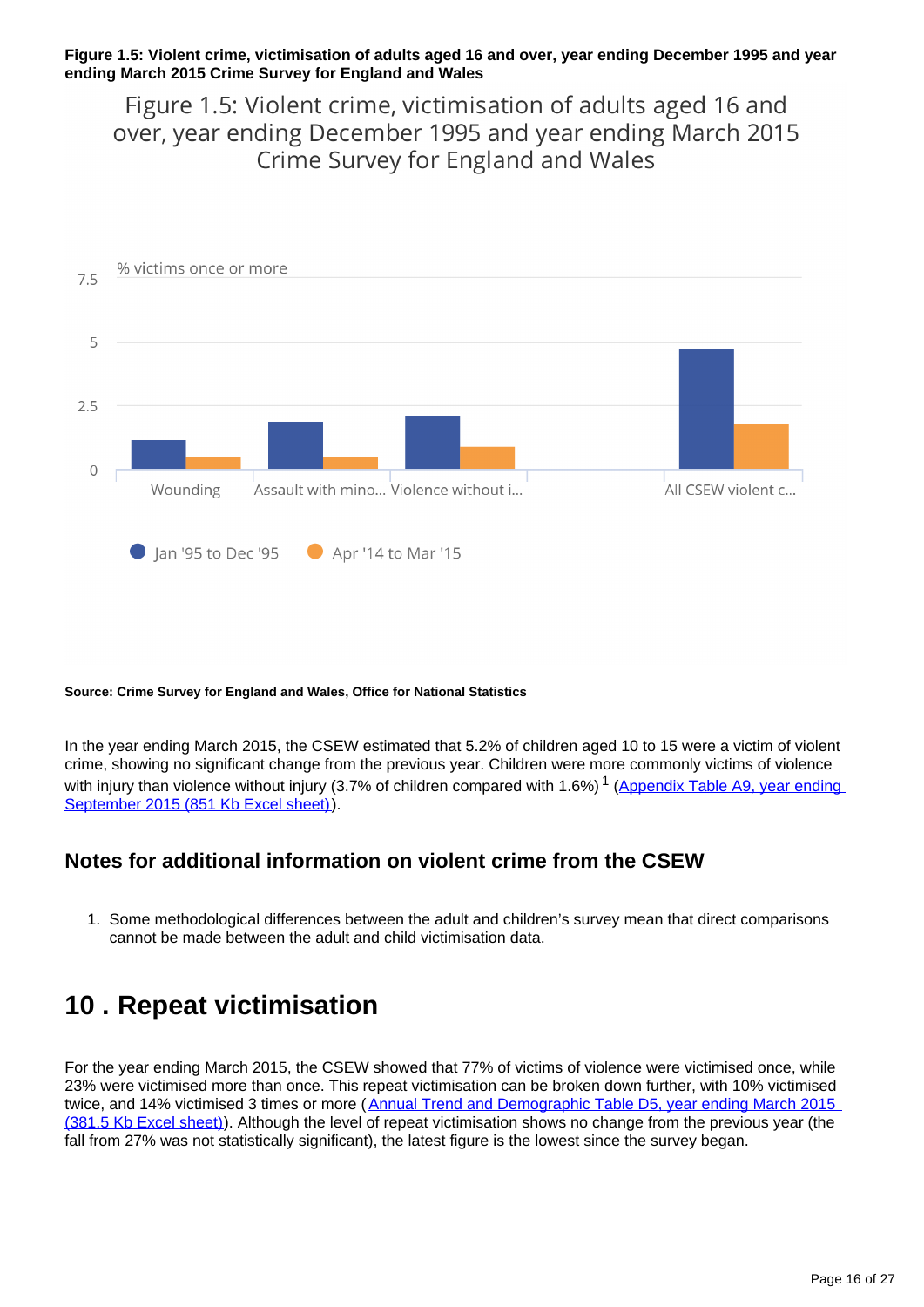In the year ending December 1995 when CSEW violence peaked, 69% of violent incidents were experienced by repeat victims, compared with 52% in the year ending March 2015 (Annual Trend and Demographic Table D7, [year ending March 2015\)](http://www.ons.gov.uk/ons/publications/re-reference-tables.html?edition=tcm%3A77-373428). Between the year ending December 1995 and the year ending March 2015, the number of incidents of violence experienced by repeat victims decreased by 74%, compared with a decrease of 46% in the number of incidents experienced by those who were victimised once. The decrease in the volume of incidents of violence over this period has therefore been influenced more by the fall in repeat victimisations than the fall in one-off victimisations. This pattern (repeated across most crime types) is an important factor in considering the drop in crime since the mid-1990s. For more information on repeat victimisation for other crime types, see [Focus on Property Crime, 2012 to 13 \(Chapter 2\)](http://www.ons.gov.uk/ons/rel/crime-stats/crime-statistics/focus-on-property-crime--2012-13/rpt-chapter-2---repeat-victimisation.html).

# <span id="page-16-0"></span>**11 . Characteristics associated with being a victim**

The proportion of adult victims of violent crime in the year ending March 2015 varied by certain personal and household characteristics (see [Appendix Tables 1.01 and 1.02](https://www.ons.gov.uk/peoplepopulationandcommunity/crimeandjustice/datasets/appendixtablesfocusonviolentcrimeandsexualoffences) for a full breakdown). Many of the characteristics are closely associated, so caution is needed in the interpretation of these different characteristics when viewed in isolation. Separate analysis on the characteristics associated with being a victim of intimate personal violence is available in the 'Intimate Personal Violence and Partner Abuse' chapter of this publication.

- Men were more likely to be a victim of violent crime than women (2.4% of males compared with 1.3% of females<sup>1</sup>, Figure 1.6)<sup>2</sup>.
- Stranger violence showed the largest difference in victimisation between men and women (1.4% and 0.4% respectively).
- Women were more likely to be a victim of domestic violence than men (0.4% compared with 0.2%, [Appendix Table 1.03](https://www.ons.gov.uk/peoplepopulationandcommunity/crimeandjustice/datasets/appendixtablesfocusonviolentcrimeandsexualoffences)).
- Adults aged 16 to 24 were more likely to be a victim of violent crime (4.2%) than any other age group.
- Separated adults were more than four times as likely to be a victim of violent crime (4.2%) than adults who were married/civil partnered (1.0%).
- Domestic violence was more common among separated adults (1.9%) compared with married/civil partnered adults (0.1%).
- Stranger violence was more likely to affect adults who were single (1.5%) than those who were married /civil partnered (0.6%).
- Adults of a mixed or multiple ethnic background were more likely to be a victim of violent crime (5.8%) than those from a White (1.8%), Asian/Asian British (1.2%) or Other ethnic group (1.2%).
- Full-time students were more likely to be a victim of violent crime (3.4%) than those in other occupations ( [Appendix Table 1.03](https://www.ons.gov.uk/peoplepopulationandcommunity/crimeandjustice/datasets/appendixtablesfocusonviolentcrimeandsexualoffences)).
- Renters were more likely to be a victim of a violent crime than home owners (2.7% of social renters and 3.0% of private renters compared with 1.2% of home owners, [Appendix Table 1.02\)](https://www.ons.gov.uk/peoplepopulationandcommunity/crimeandjustice/datasets/appendixtablesfocusonviolentcrimeandsexualoffences).
- Adults in low income households of less than £10,000 were more likely to be a victim of violence (3.3%) compared with those households with higher incomes.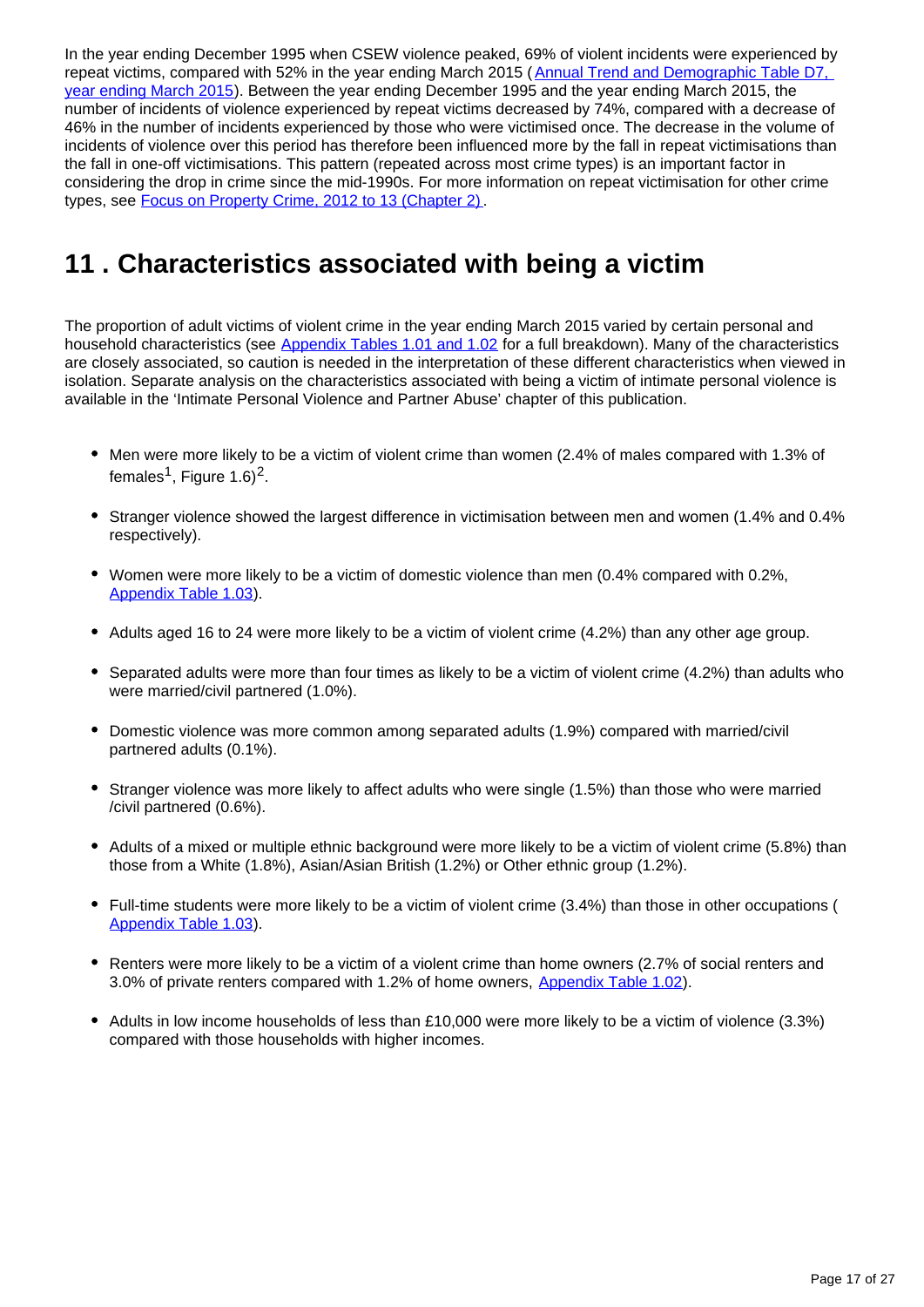### **Figure 1.6: Characteristics associated with being a victim of violence, year ending March 2015 Crime Survey for England and Wales**

Figure 1.6: Characteristics associated with being a victim of violence, year ending March 2015 Crime Survey for England and Wales



**Source: Crime Survey for England and Wales, Office for National Statistics**

### **Notes:**

1. See Section 7.3 of User Guide for definitions of personal characteristics.

The children's survey covering respondents aged 10 to 15 showed that boys were more likely than girls to have experienced violent crime (7.2% compared with 4.3%). See Tables D3 and D4 of the Annual Trend and [Demographic Tables, year ending March 2015 \(381.5 Kb Excel sheet\)](http://www.ons.gov.uk/ons/rel/crime-stats/crime-statistics/year-ending-march-2015/rft-3.xls) for more information.

## **Notes for characteristics associated with being a victim**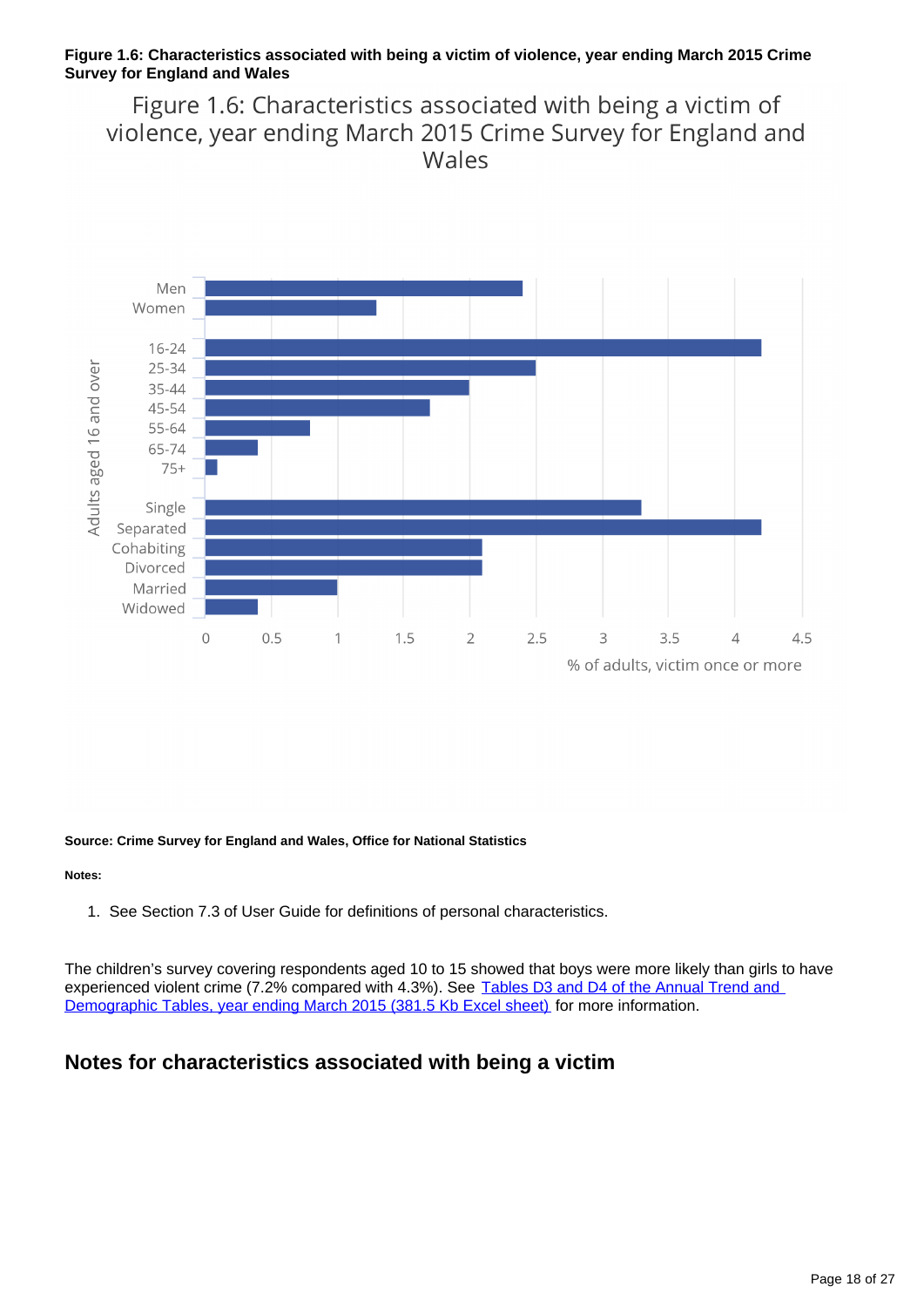- 1. This pattern is different for domestic violence and sexual violence. For more information please see the 'Intimate Personal Violence and Partner Abuse' chapter of this publication.
- 2. These estimates contrast with police recorded data from the Home Office Data Hub, which found that the victim was female in 52% of violent offences and male in 48% of offences (see the 'Experimental Statistics: New Data on Police Recorded Violent and Sexual Offences, year ending March 2015' of this release for more detail).

# <span id="page-18-0"></span>**12 . Reporting to the police**

In the year ending March 2015, the CSEW showed that the police came to know about 49% of violent incidents. This is similar to the figure for the previous year (50%), but shows a 7 percentage point increase from the year ending March 2012, where 42% of violent incidents became known to the police. This change, along with lower figures in earlier years, suggests that reporting rates have increased within the last few years (Annual Trend and [Demographic Table D8, year ending March 2015\)](http://www.ons.gov.uk/ons/publications/re-reference-tables.html?edition=tcm%3A77-373428). This latest reporting rate for violence compares with a reporting rate for all CSEW crime of 40%.

As in previous years, variations in reporting rates continue to occur by violence type, with the police coming to know about 44% of incidents of assault with minor injury or no injury in the year ending March 2015, compared with 65% of wounding incidents (Figure 1.7). This suggests that respondents are more likely to report more serious incidents to the police.

### **Figure 1.7: Proportion of violent crime incidents reported to the police, year ending March 2015 Crime Survey for England and Wales**

Figure 1.7: Proportion of violent crime incidents reported to the police, year ending March 2015 Crime Survey for England and Wales



#### **Source: Crime Survey for England and Wales, Office for National Statistics**

In the year ending March 2015, the CSEW showed that 6% of violent incidents experienced by children aged 10 to 15 became known to the police ([Nature of Crime Table 4.5 \(132 Kb Excel sheet\)\)](http://www.ons.gov.uk/file?uri=/peoplepopulationandcommunity/crimeandjustice/compendium/focusonviolentcrimeandsexualoffences/yearendingmarch2015/bulletintablesfocusonviolentcrimeandsexualoffencesyearendingmarch2015/04natureofcrimetablesyearendingmarch2015childrenaged1015violencetcm77432698.xls).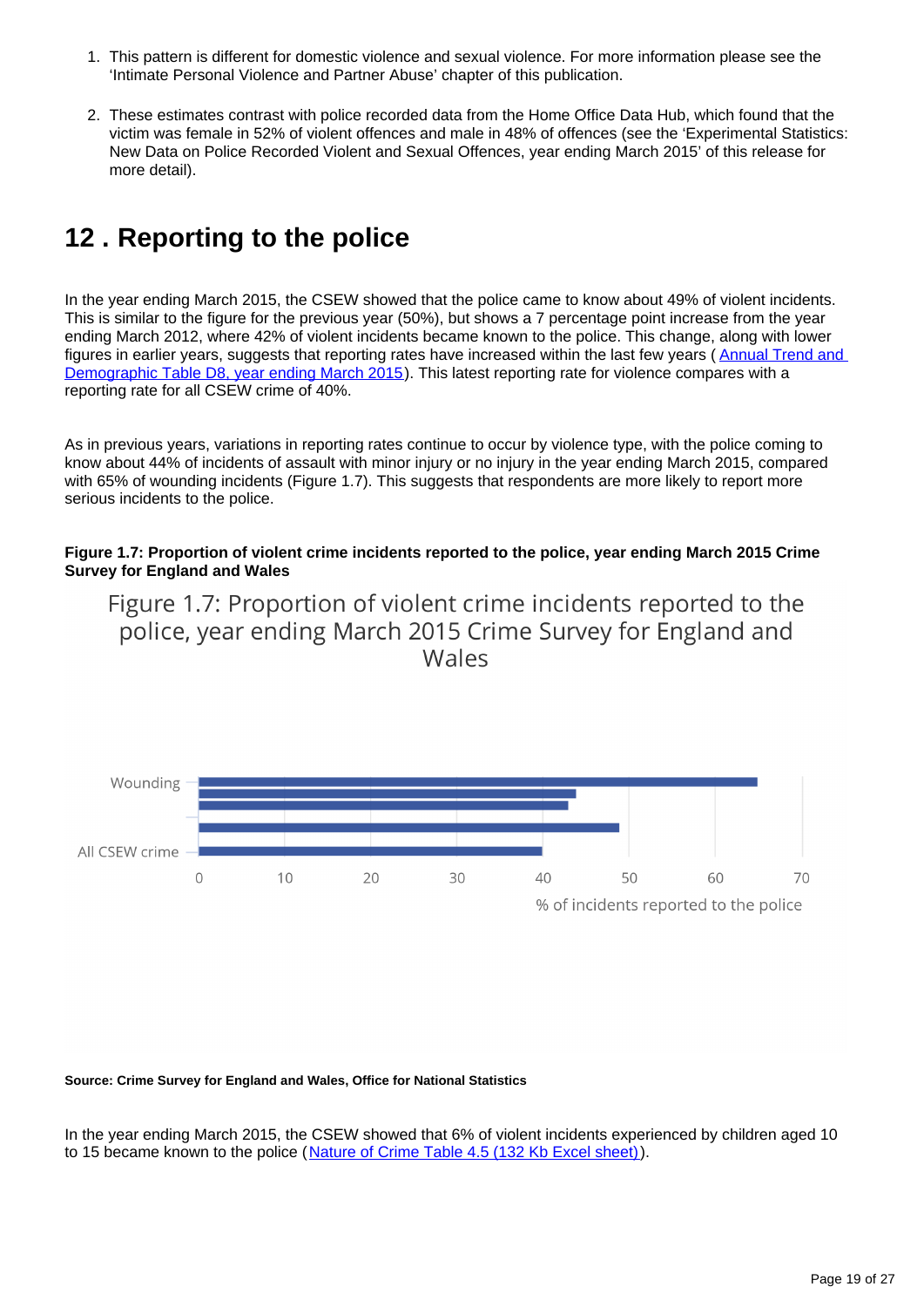# <span id="page-19-0"></span>**13 . Timing of violent crimes**

In the survey interview, victims of violent crime were asked about the circumstances of the incident, including when it happened. In the year ending March 2015, the CSEW indicated that the majority of violent incidents (57%) occurred in the evening or during the night (Table 1.1). Despite some year on year fluctuations, this figure was significantly lower than the year ending March 2014, where 68% of violent incidents occurred in the evening or during the night ([Nature of Crime Table 3.3 \(393 Kb Excel sheet\)](http://www.ons.gov.uk/file?uri=/peoplepopulationandcommunity/crimeandjustice/compendium/focusonviolentcrimeandsexualoffences/yearendingmarch2015/bulletintablesfocusonviolentcrimeandsexualoffencesyearendingmarch2015/03natureofcrimetablesyearendingmarch2015violencetcm774326921.xls)).

Looking at the days of the week on which violent offences take place, for overall violence, 47% of incidents occurred during the week and 53% of incidents occurred at the weekend (Table 1.1). It is probable that most of the incidents occurring at the weekend took place on Friday or Saturday night. Information on police recorded crime for 28 forces from the Home Office Data Hub<sup>1</sup> supports this finding, with Friday and Saturday showing the highest proportion of violent crimes recorded between the hours of 9pm to 3am (39% and 41% of all weekend violent crime respectively). This is likely to reflect the greater influence of alcohol consumption on these particular days and times.

In the year ending March 2015, 92% of incidents of violence against children aged 10 to 15 occurred during the week and 8% of incidents occurred at the weekend. This highlights the different lifestyles of children compared with adults, and also reflects the fact that a large proportion of violent incidents against children (76%) occurred in and around school ([Nature of Crime Table 4.1 \(132 Kb Excel sheet\)\)](http://www.ons.gov.uk/file?uri=/peoplepopulationandcommunity/crimeandjustice/compendium/focusonviolentcrimeandsexualoffences/yearendingmarch2015/bulletintablesfocusonviolentcrimeandsexualoffencesyearendingmarch2015/04natureofcrimetablesyearendingmarch2015childrenaged1015violencetcm77432698.xls).

### **Table 1.1: Timing of incidents for types of violent crime, year ending March 2015 Crime Survey for England and Wales**

England and Wales

| Timing                                                                  | Violence |     | All Wounding Assault with<br>minor injury | Violence<br>injury | Violence against<br>without children aged 10 to 15 |
|-------------------------------------------------------------------------|----------|-----|-------------------------------------------|--------------------|----------------------------------------------------|
| Morning/Afternoon <sup>1</sup>                                          | 43       | 40  | 53                                        | 39                 | $\sim$                                             |
| Evening/Night <sup>2</sup>                                              | 57       | 60  | 47                                        | 61                 | $\sim$                                             |
| Unweighted base - number of adults                                      | 582      | 142 | 146                                       | 294                |                                                    |
| During the week                                                         | 47       | 43  | 43                                        | 51                 | 92                                                 |
| At the weekend <sup>3</sup>                                             | 53       | 57  | 57                                        | 49                 | 8                                                  |
| Unweighted base - number of adults<br>/number of children aged 10 to 15 | 574      | 142 | 144                                       | 288                | 142                                                |

% adults aged 16 and over/children aged 10 to 15

Source: Crime Survey for England and Wales, Office for National Statistics

Notes:

1. Morning is from 6am to noon; afternoon is from noon to 6pm.

2. Evening is from 6pm to midnight; night is from midnight to 6am.

3. Weekend is from Friday 6pm to Monday 6am.

4. .. Denotes 'not available'.

## **Notes for timing of violent crimes**

1. The Data Hub includes additional information provided by police forces, such as when an offence took place, as well as when it was recorded by the police.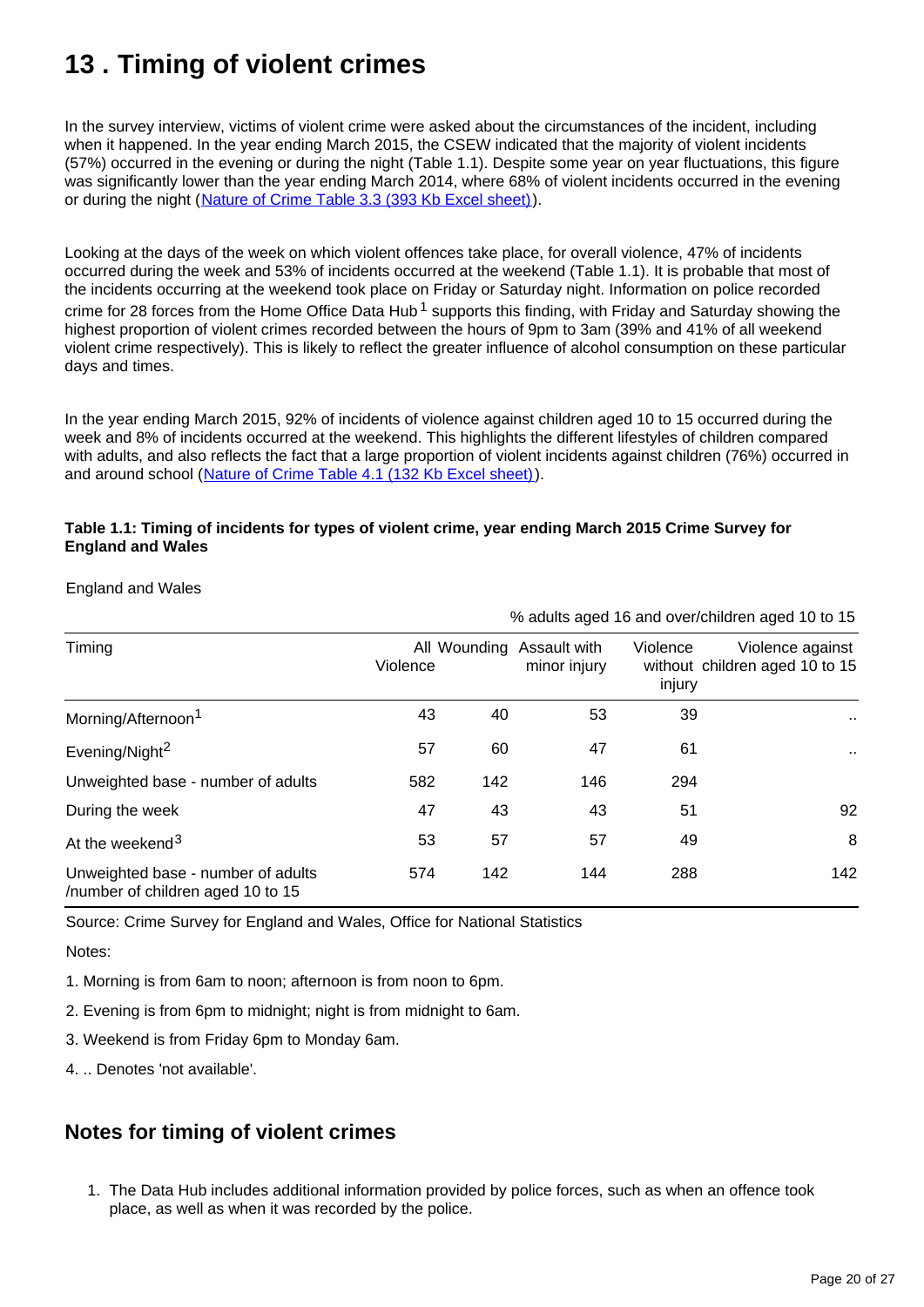# <span id="page-20-0"></span>**14 . Where violent crimes happen**

As in previous years, the CSEW shows that in the year ending March 2015, the location of where incidents of violent crime took place varied by the offender-victim relationship. The large majority of incidents of domestic violence occurred around the home (67%), compared with incidents of stranger violence which were most likely to occur in an 'other' location<sup>1</sup> (32%) and in pubs or clubs (28%); incidents of acquaintance violence were most likely to take place at work (30%) (Figure 1.8).

### **Figure 1.8: Location of where incidents of violent crime occurred, year ending March 2015 Crime Survey for England and Wales**

Figure 1.8: Location of where incidents of violent crime occurred, year ending March 2015 Crime Survey for England and Wales



#### **Source: Crime Survey for England and Wales, Office for National Statistics**

#### **Notes:**

- 1. Includes home premises, whether inside/outside or garage/shed, home car park or nearby street to home.
- 2. Includes work premises, whether inside/outside or work garage/car parks.
- 3. Includes streets near work/college/sports ground/public entertainment/train or tube stations etc., subway, park/open spaces, waste grounds, and street markets.
- 4. Includes pub/club premises, whether inside or nearby street/car parks.
- 5. 'Other location' includes car parks, inside or grounds of a shop/supermarket, a school/college/university, a friends home, a place of entertainment, sports centre or somewhere else.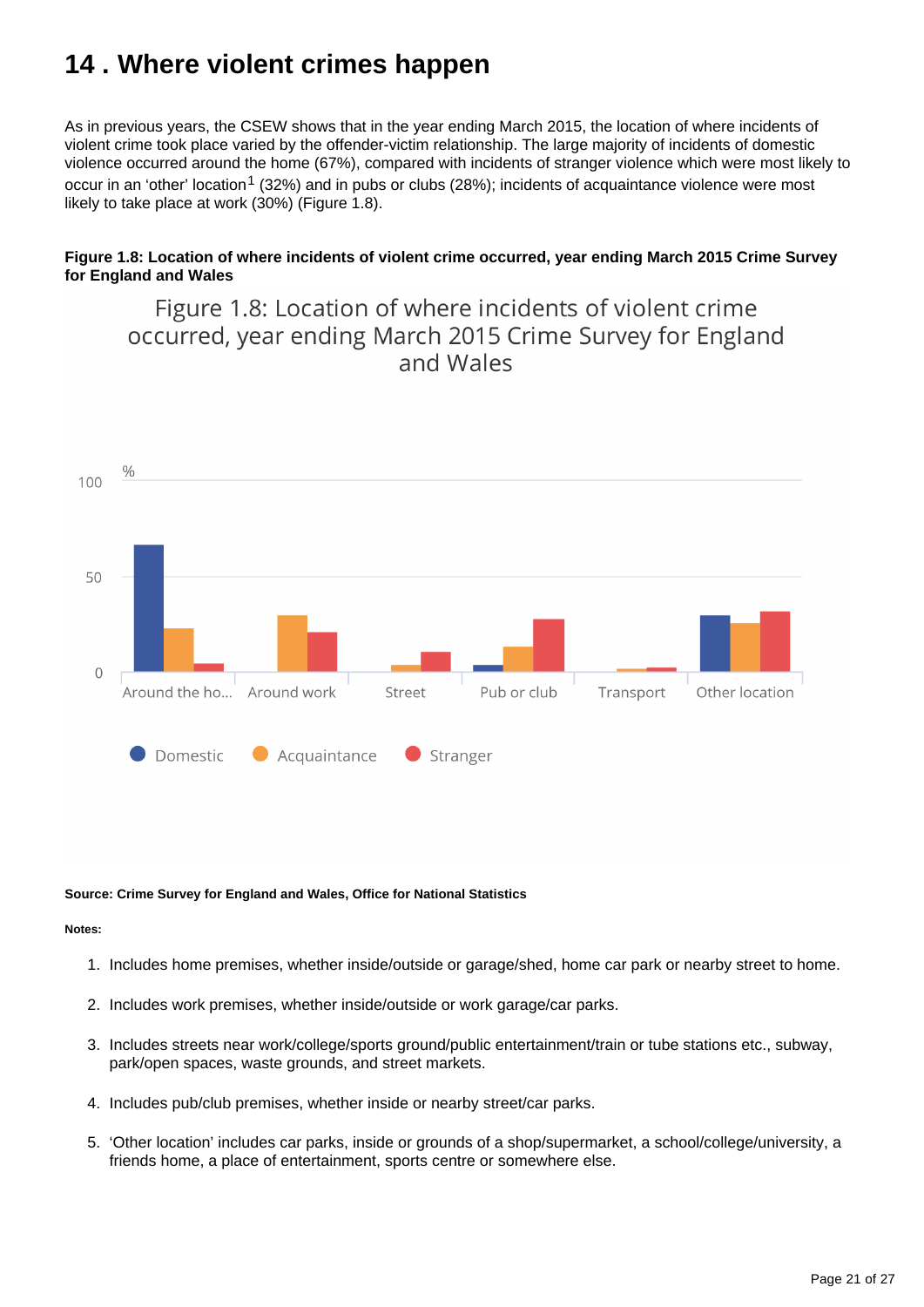Looking at the location of these incidents split by type of violent crime (Nature of Crime Table 3.2 (393 Kb Excel [sheet\)\)](http://www.ons.gov.uk/file?uri=/peoplepopulationandcommunity/crimeandjustice/compendium/focusonviolentcrimeandsexualoffences/yearendingmarch2015/bulletintablesfocusonviolentcrimeandsexualoffencesyearendingmarch2015/03natureofcrimetablesyearendingmarch2015violencetcm774326921.xls), incidents of wounding were equally likely to occur around the home or in a pub or club (19% each) but most commonly occurred in an 'other' location (38%). In comparison, assault with minor injury was most likely to occur around the home (30%). Incidents of violence without injury were more likely to happen at work than incidents of violence with injury (28% compared with 16%).

## **Notes for where violent crimes happen**

1. 'Other location' includes car parks, inside or grounds of a shop/supermarket, a school/college/university, a friend's home, a place of entertainment, sports centre or somewhere else.

## <span id="page-21-0"></span>**15 . Profile of offenders involved in violent crimes**

Victims of violent crime were able to provide some detail about the offender(s) in 98% of incidents (Nature of [Crime Table 3.1 \(393 Kb Excel sheet\)\)](http://www.ons.gov.uk/file?uri=/peoplepopulationandcommunity/crimeandjustice/compendium/focusonviolentcrimeandsexualoffences/yearendingmarch2015/bulletintablesfocusonviolentcrimeandsexualoffencesyearendingmarch2015/03natureofcrimetablesyearendingmarch2015violencetcm774326921.xls). Offenders were most likely to be male, with males found to be the offender in over three-quarters of violent incidents (81%). Offenders were also most likely to be aged between 25 and 39, with the offender believed to belong to this age group in just under half of violent incidents (46%).

In 71% of violent incidents where the victim could provide some detail about the offender, a sole offender was believed to have been involved. For incidents with more than one offender, victims most commonly reported that 4 or more offenders were involved (14% of incidents). The number of offenders involved varies by type of violence. In the year ending March 2015, 95% of domestic violence incidents involved only one offender, whereas 71% of acquaintance violence incidents and 57% of stranger violence incidents involved only one offender. A quarter of violent incidents committed by a stranger involved 4 or more offenders.

In 42% of violent incidents the offender was a stranger; in 39% the offender was well known to the victim and in 19% the offender was known by sight or to speak to. In around half of incidents of wounding (45%) and assault with minor injury (52%), the offender was well known to the victim, compared with around a quarter of incidents of violence without injury (27%). The offender was a stranger in 52% of incidents of violence without injury, compared with 35% of wounding and 32% of assault with minor injury incidents.

According to the year ending March 2015 CSEW, victims believed the offender(s) to be under the influence of alcohol in just under half (47%) of all violent incidents, or an estimated 592,000 offences  $1$ . In nearly one-fifth (19%), or an estimated 241,000 violent incidents, the victim believed the offender(s) to be under the influence of drugs. Although the number of incidents where the offender was believed to be under the influence of alcohol or drugs has fallen over the last 10 years, the proportions of all violent incidents have remained similar. The number of incidents where the offender was under the influence of alcohol or drugs has decreased alongside a fall in the overall level of violent crime ([Nature of Crime Table 3.11 \(393 Kb Excel sheet\)](http://www.ons.gov.uk/file?uri=/peoplepopulationandcommunity/crimeandjustice/compendium/focusonviolentcrimeandsexualoffences/yearendingmarch2015/bulletintablesfocusonviolentcrimeandsexualoffencesyearendingmarch2015/03natureofcrimetablesyearendingmarch2015violencetcm774326921.xls)). See the 'Experimental Statistics: New Data on Police Recorded Violent and Sexual Offences, year ending March 2015' section of this release for information on alcohol-related police recorded violent crime.

In the year ending March 2015 CSEW, the victim was able to say something about the offender in 95% of violent incidents against children aged 10 to 15. Incidents of violence against children were most likely to be committed by someone known well to the victim (58% of incidents), with a small proportion of incidents (6%) being committed by strangers. In 78% of violent incidents against children, the offender was a pupil at the victim's school and in 8% of incidents the offender was a friend (including boyfriend/girlfriend). The offender of violent incidents against children aged 10 to 15 was most likely to be male (89% of incidents) and aged between 10 and 15 (86%) ([Nature of Crime Table 4.3 \(132 Kb Excel sheet\)](http://www.ons.gov.uk/file?uri=/peoplepopulationandcommunity/crimeandjustice/compendium/focusonviolentcrimeandsexualoffences/yearendingmarch2015/bulletintablesfocusonviolentcrimeandsexualoffencesyearendingmarch2015/04natureofcrimetablesyearendingmarch2015childrenaged1015violencetcm77432698.xls)).

### **Notes for profile of offenders involved in violent crimes**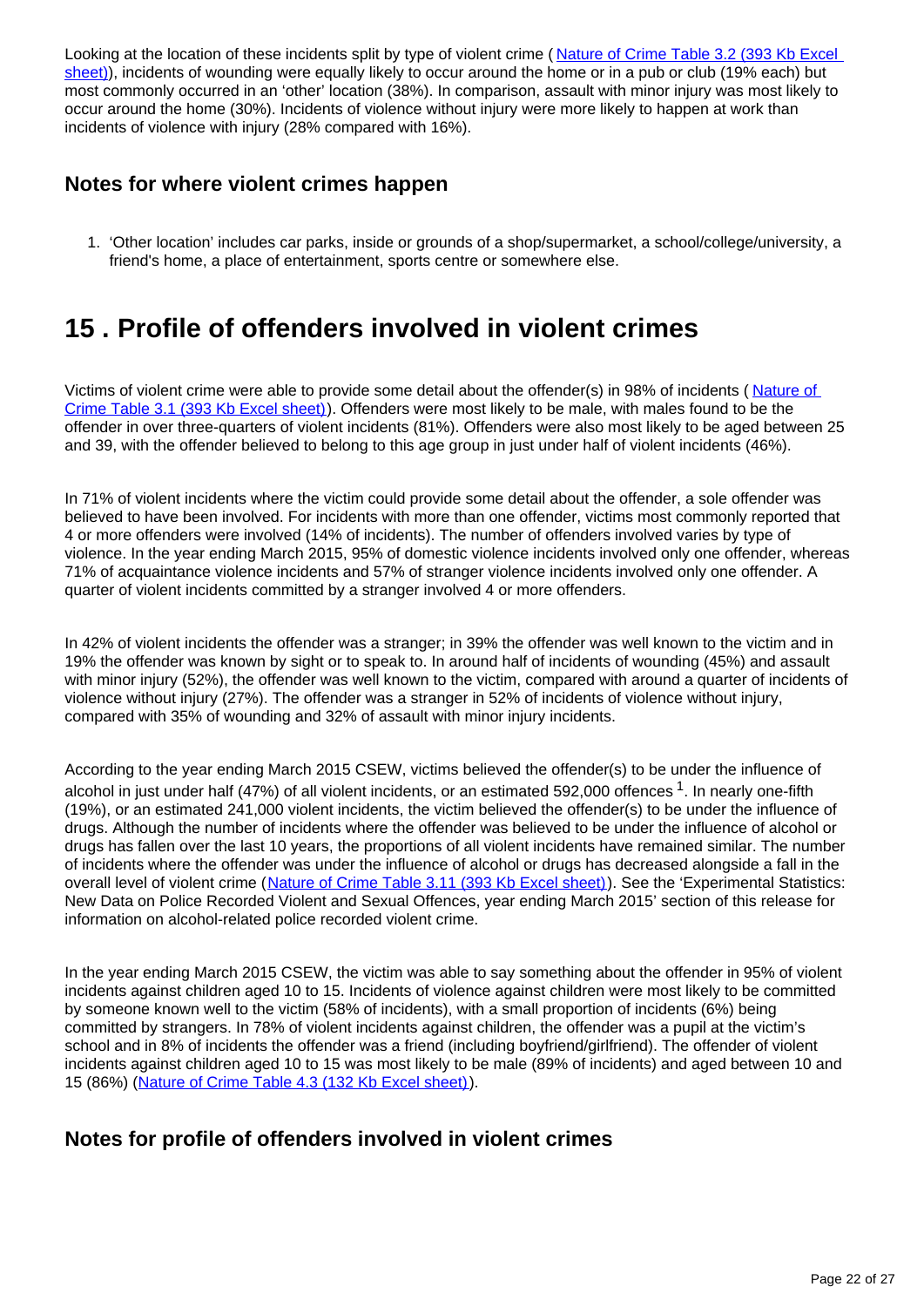1. Questions were asked if the victim was able to say something about the offender(s), which they could do in nearly all (98%) incidents. If there was more than one offender, victims were asked if any of the offenders were perceived to be under the influence. Questions were not asked if any offender was perceived to be under 10 years.

# <span id="page-22-0"></span>**16 . Emotional impact**

The CSEW also asks victims about the impact of the crime they had experienced (Nature of Crime Table 3.4). In 81% of violent incidents the respondent was 'emotionally affected', including 17% who were affected very much (Figure 1.9). The proportion of violent incidents where the victim was very much emotionally affected was lower than that of incidents of theft from a dwelling (21%) or theft of a vehicle (20%), but higher than other types of crime (for example, criminal damage, at 12%) (Nature of Crime Tables 6.4, 4.7 and 8.5, Focus on Property [Crime, 2014 to 2015\)](http://www.ons.gov.uk/peoplepopulationandcommunity/crimeandjustice/bulletins/focusonpropertycrime/2014to2015).

When this is broken down by type of injury, it can be seen that in incidents of wounding, 86% of victims were 'emotionally affected', compared with incidents of violence without injury (77%).

In terms of the severity of the emotional impact, wounding was, as expected, the type of violence where victims were most likely to report that they were very emotionally affected (33% of wounding incidents). Violence without injury was the crime type with the highest proportion of incidents where the victim stated that they were not emotionally affected at all (23%).

The most common forms of emotional reaction to violent crimes in the year ending March 2015 CSEW were anger (46%) and annoyance (45%)<sup>1</sup>. The emotional reaction was broadly similar across different types of injury ( [Nature of Crime Table 3.4 \(393 Kb Excel sheet\)](http://www.ons.gov.uk/file?uri=/peoplepopulationandcommunity/crimeandjustice/compendium/focusonviolentcrimeandsexualoffences/yearendingmarch2015/bulletintablesfocusonviolentcrimeandsexualoffencesyearendingmarch2015/03natureofcrimetablesyearendingmarch2015violencetcm774326921.xls)).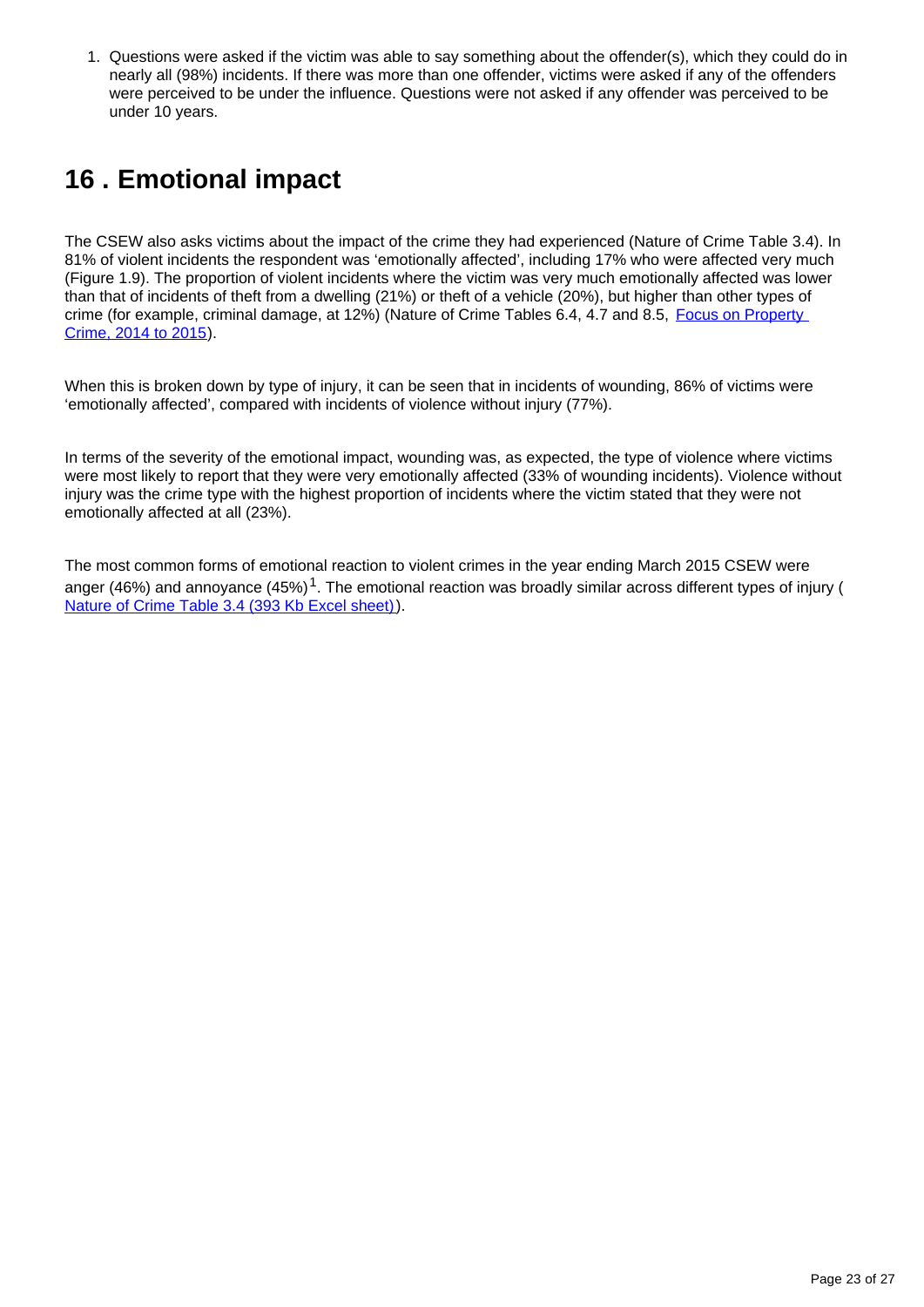### **Figure 1.9: Emotional response to violent crime victimisation, year ending March 2015 Crime Survey for England and Wales**

Figure 1.9: Emotional response to violent crime victimisation, year ending March 2015 Crime Survey for England and Wales



#### **Source: Crime Survey for England and Wales, Office for National Statistics**

Victims of violence were asked to rate the seriousness of each incident on a scale of 1 to 20, and the means of these seriousness scores are represented by the bars in Figure 1.10<sup>2</sup>. As in previous years, wounding was considered to be a more serious violent crime (mean score 9.3) than assault with minor injury (mean score 5.8) and violence without injury (mean score 6.6). Looking in more detail at the seriousness scores in the year ending March 2015 ([Nature of Crime Table 3.5 \(393 Kb Excel sheet\)\)](http://www.ons.gov.uk/file?uri=/peoplepopulationandcommunity/crimeandjustice/compendium/focusonviolentcrimeandsexualoffences/yearendingmarch2015/bulletintablesfocusonviolentcrimeandsexualoffencesyearendingmarch2015/03natureofcrimetablesyearendingmarch2015violencetcm774326921.xls), half of violence victims (55%) rated the incident in the least serious range (1 to 6), while 13% rated it in the most serious range (14 to 20).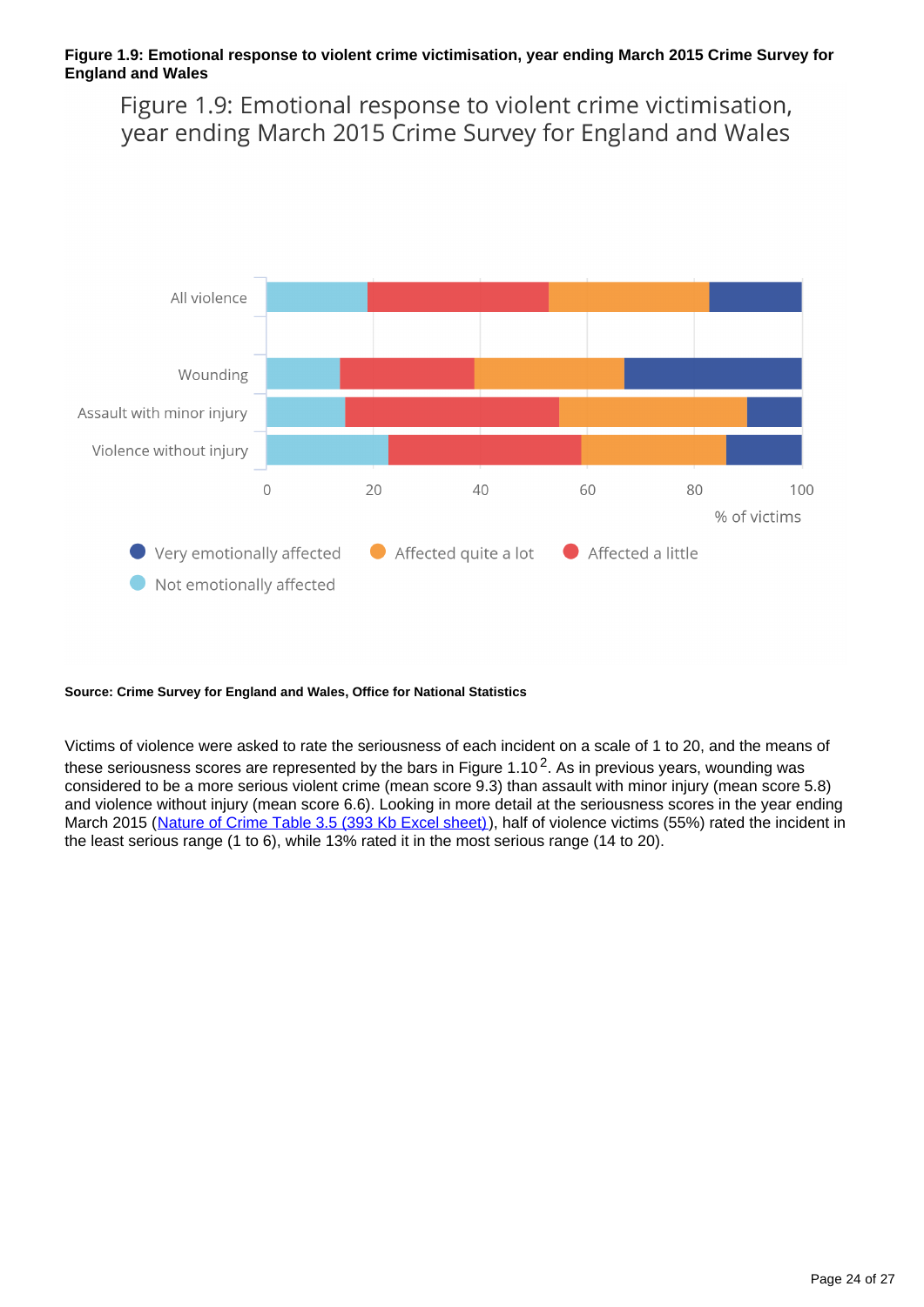### **Figure 1.10: Mean perceived seriousness score of violent crime, year ending March 2015 Crime Survey for England and Wales**

Figure 1.10: Mean perceived seriousness score of violent crime, year ending March 2015 Crime Survey for England and Wales



#### **Source: Crime Survey for England and Wales, Office for National Statistics**

Victims aged 10 to 15 were also asked about their perceptions of the incident they experienced. Based on the year ending March 2015 survey, 12% of violence victims aged 10 to 15 thought the incident was 'a crime', 39% perceived it to be 'wrong, but not a crime', and 49% thought it 'was just something that happens'. In addition, 58% of incidents were perceived by the victim to be part of a series of bullying incidents. In comparison, 44% of theft victims aged 10 to 15 perceived the incident to be a crime. This reflects the fact that the measure of violence against children aged 10 to 15 includes a large proportion of low level incidents which may involve a crime in law (for example, one child deliberately pushing over another with the intention of hurting them) but which may not be viewed as serious enough to amount to an offence (see report on [Experimental statistics on victimisation of](https://www.gov.uk/government/statistics/experimental-statistics-on-victimisation-of-children-aged-10-to-15-british-crime-survey-year-ending-december-2009)  [children aged 10-15](https://www.gov.uk/government/statistics/experimental-statistics-on-victimisation-of-children-aged-10-to-15-british-crime-survey-year-ending-december-2009)).

### **Notes for emotional impact**

- 1. Respondents can report more than one emotion.
- 2. Respondents are asked to use this scale, with "1 being a very minor crime like theft of milk bottles from a doorstep, and 20 being the most serious crime of murder".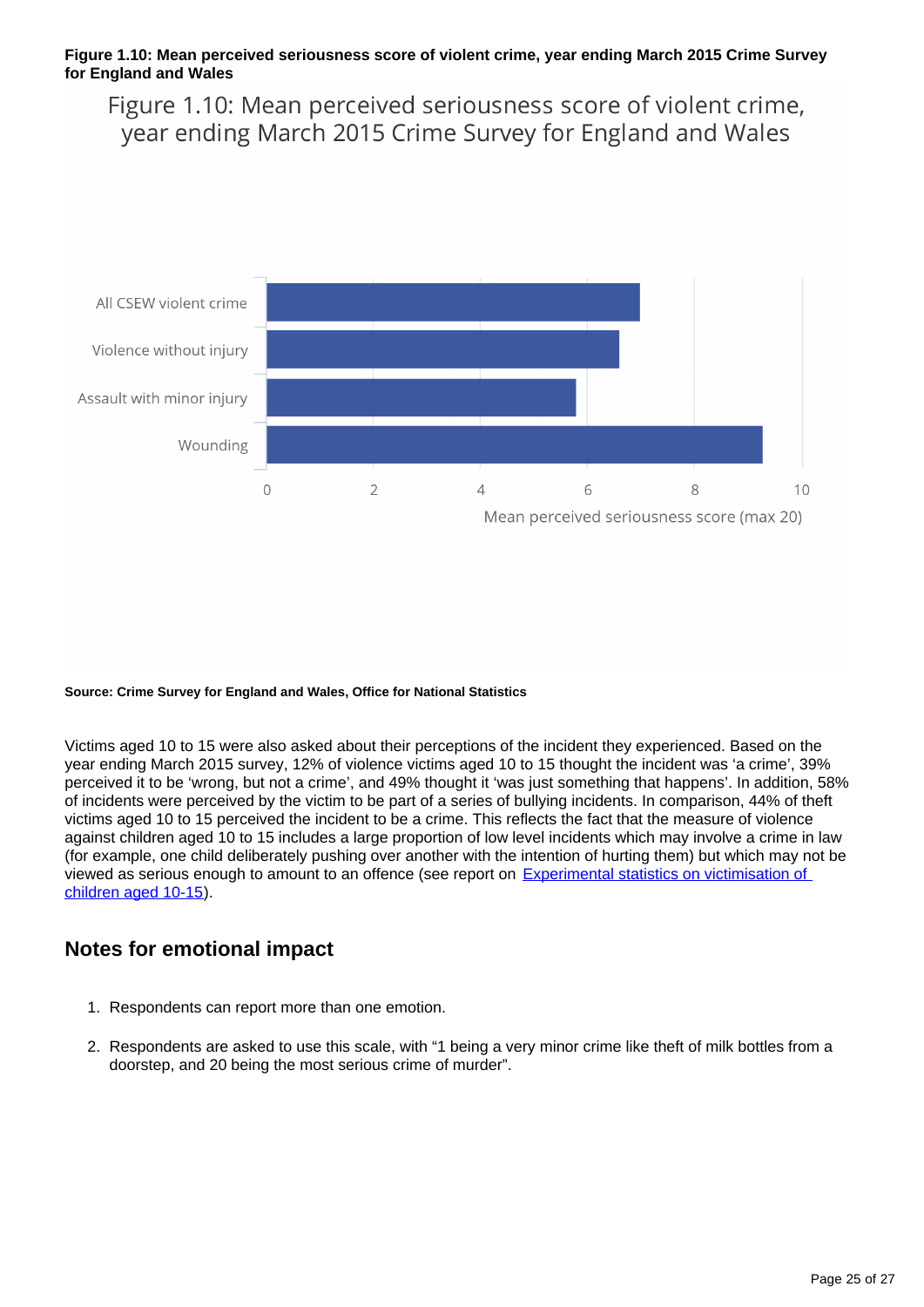# <span id="page-25-0"></span>**17 . Use of weapons and injuries in CSEW violent crimes**

According to the year ending March 2015 CSEW, a weapon was used in 18% of violent incidents (Nature of [Crime Table 3.9 \(393 Kb Excel sheet\)\)](http://www.ons.gov.uk/file?uri=/peoplepopulationandcommunity/crimeandjustice/compendium/focusonviolentcrimeandsexualoffences/yearendingmarch2015/bulletintablesfocusonviolentcrimeandsexualoffencesyearendingmarch2015/03natureofcrimetablesyearendingmarch2015violencetcm774326921.xls). The use of a hitting implement (including sticks, clubs and other hitting implements) in violent incidents decreased from 6% in the year ending March 2014 to 2% in the year ending March 2015. The most commonly used weapon in the year ending March 2015 was a knife (used in 7% of violent incidents).

For more information on the use of weapons in violent incidents, please see the 'Recorded offences involving the use of weapons' chapter of this publication, which contains analysis of data collections on police recorded violent crime involving knives and firearms.

In the year ending March 2015 CSEW, victims sustained a physical injury in 52% of incidents of violence. This varied by type of violence, with 76% of incidents of domestic violence resulting in physical injury compared with 50% of acquaintance violence and 41% of stranger violence incidents. The most common type of injury in incidents of violence was minor bruising/black eye (33% of incidents). A lower proportion of incidents involved more serious injuries such as broken bones (4%), concussion or loss of consciousness (2%) or a broken nose (2%) [\(Nature of Crime Table 3.7 \(393 Kb Excel sheet\)\)](http://www.ons.gov.uk/file?uri=/peoplepopulationandcommunity/crimeandjustice/compendium/focusonviolentcrimeandsexualoffences/yearendingmarch2015/bulletintablesfocusonviolentcrimeandsexualoffencesyearendingmarch2015/03natureofcrimetablesyearendingmarch2015violencetcm774326921.xls).

A weapon was used in 16% of incidents against children aged 10 to 15 in the year ending March 2015 (Nature of [Crime Table 4.7 \(132 Kb Excel sheet\)\)](http://www.ons.gov.uk/file?uri=/peoplepopulationandcommunity/crimeandjustice/compendium/focusonviolentcrimeandsexualoffences/yearendingmarch2015/bulletintablesfocusonviolentcrimeandsexualoffencesyearendingmarch2015/04natureofcrimetablesyearendingmarch2015childrenaged1015violencetcm77432698.xls)<sup>1</sup>.

The survey asks children about injuries sustained through violence. Based on the year ending March 2015 CSEW, 76% of victims aged 10 to 15 sustained an injury and 14% of victims received some form of medical attention as a result of the violent incident. Of those incidents where the victim aged 10 to 15 sustained an injury, minor bruising/black eye was the most common injury (65%), followed by marks on skin (21%) and scratches (17%). In 11% of violent incidents where the victim aged 10 to 15 sustained an injury, this was a serious injury  $2$  ( [Nature of Crime Table 4.6 \(132 Kb Excel sheet\)](http://www.ons.gov.uk/file?uri=/peoplepopulationandcommunity/crimeandjustice/compendium/focusonviolentcrimeandsexualoffences/yearendingmarch2015/bulletintablesfocusonviolentcrimeandsexualoffencesyearendingmarch2015/04natureofcrimetablesyearendingmarch2015childrenaged1015violencetcm77432698.xls)).

## **Notes for use of weapons and injuries in CSEW violent crimes**

- 1. Figures are based on analysis of a small number of victims and should be interpreted with caution.
- 2. Serious injury includes facial/head injuries, broken nose, concussion, broken bones.

## <span id="page-25-1"></span>**18 . Findings from the 2014 Commercial Victimisation Survey (CVS)**

The 2014<sup>1</sup> CVS<sup>2</sup> examined the extent of crime across 3 business sectors in England and Wales in the previous 12 months<sup>3</sup>, including, among other crimes, the extent of assaults and threats. Assaults and threats were the most common crime among accommodation and food service premises, with 260,000 incidents making up 46% of all incidents against this sector. Additionally, 12% of premises in this sector had experienced at least one such incident. Victims of this crime experienced a high level of repeat victimisation, with an average of 18 incidents in the 12 months prior to interview.

Among the wholesale and retail sector, 10% of crimes experienced were assaults or threats (410,000 incidents), with 11% of premises having experienced this crime in the previous 12 months.